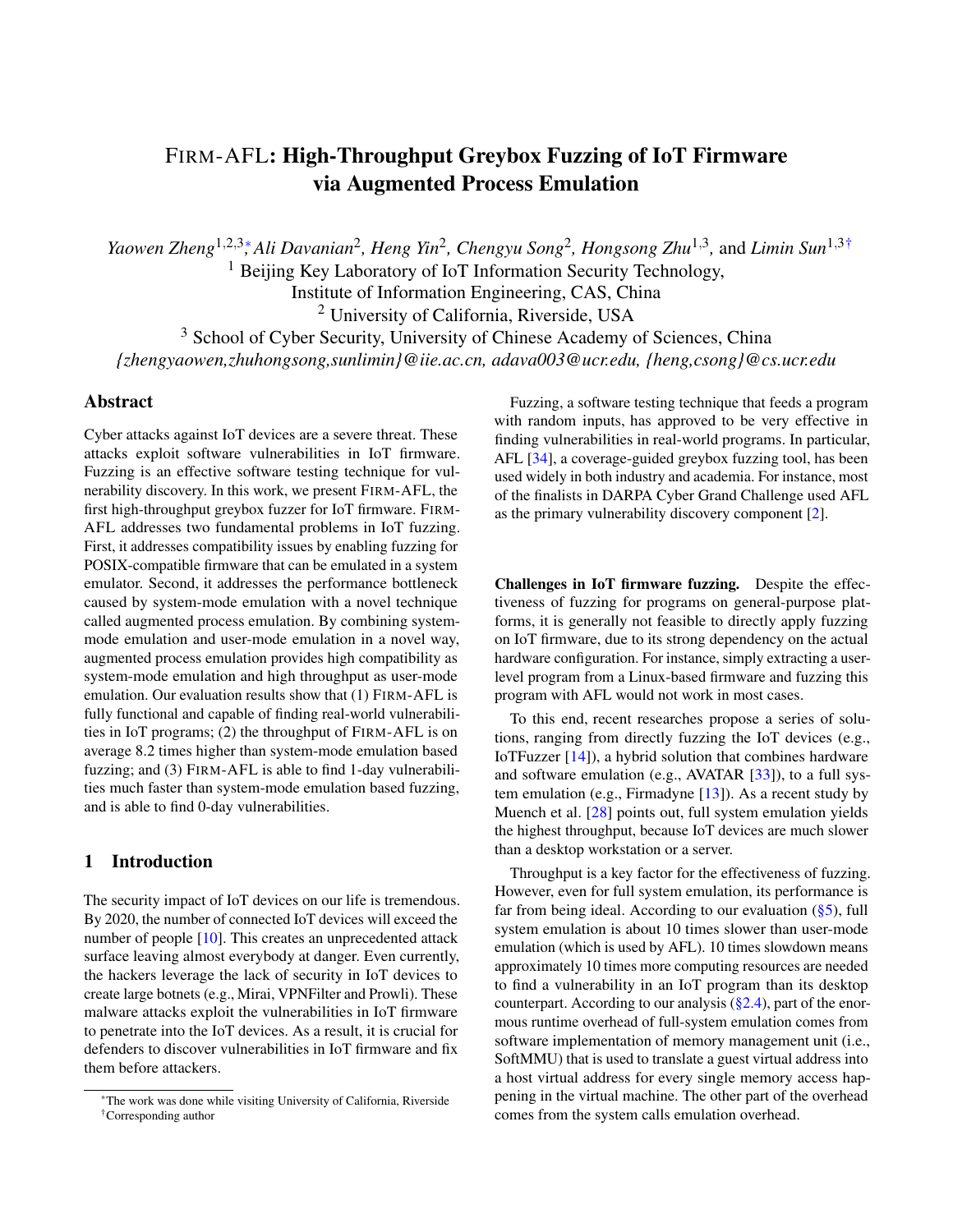Our solution: greybox fuzzing via augmented process emulation. In this work, we present, to the best of our knowledge, the first greybox fuzzer for IoT firmware, that achieves two design goals simultaneously: (1) *transparency* that is no modification should be needed for the program in firmware to be fuzzed, and (2) *efficiency* that is the fuzzing throughput of the overall system should come close to that of the user-mode emulation. Our key insight is to find a novel combination of full-system emulation and user-mode emulation to achieve the best of two worlds: generality from full-system emulation and efficiency from user-mode emulation.

More specifically, we propose a new technique called "augmented process emulation". As the name suggests, its main idea is to augment process (or user-mode) emulation with full system emulation. The program to be fuzzed is mainly run in user-mode emulation to achieve high efficiency, and switches to full system emulation only when necessary to ensure correct program execution, thus achieving generality.

To evaluate the feasibility of this technique, we implement a prototype system called FIRM-AFL, on top of AFL [\[34\]](#page-15-0) and Firmadyne [\[13\]](#page-14-2). From a user's perspective, using FIRM-AFL, we can conduct coverage-guided greybox fuzzing on a user-specified program from an IoT firmware, the same as fuzzing a normal user-level program using AFL. Under the hood, FIRM-AFL occasionally switches to the full system emulation mode in Firmadyne, to ensure the given program can be correctly emulated.

We have evaluated FIRM-AFL with standard benchmarks and a set of real-world IoT firmware images. The evaluation results showed that (1) FIRM-AFL can faithfully emulate the target programs as if they were running in full-system emulation; (2) compared to a full-system emulation based fuzzer (TriforceAFL [\[29\]](#page-15-2) with lightweight snapshot enabled), the throughput of FIRM-AFL is 8.2 times higher on average and (3) FIRM-AFL can find 1-day vulnerabilities 3 to 13 times faster than full-system emulation based fuzzer, and was able to find two 0-day vulnerabilities within 8 hours on a single machine.

Contributions. In summary, we make the following contributions in this paper:

- We point out that full system emulation exerts significant runtime overhead, and is far from ideal to serve as the base for IoT firmware fuzzing. We further investigate the root cause of this runtime overhead.
- We propose a novel technique called "augmented process emulation", to reconcile the contradictory characteristics of full-system emulation (high generality and low efficiency) and user-mode emulation (low generality and high efficiency).
- We design and implement the first coverage-guided greybox fuzzing platform for IoT firmware, FIRM-AFL.
- We extensively evaluate our system and show the overhead for each part of our system. Our improvements lead to 8.2 times speedup on average. As a result, FIRM-AFL could find 1-day vulnerabilities 3 to 13 times faster than full-system emulation, and was able to find two new vulnerabilities within 8 hours on a single machine.
- The current implementation of FIRM-AFL supports three CPU architectures, including mipsel, mipseb and armel, which cover 90.2% firmware images in the Firmadyne datasheet [\[4\]](#page-13-1). The source code of FIRM-AFL can be found at <https://github.com/zyw-200/FirmAFL>.

# <span id="page-1-1"></span>2 Background and Motivation

# <span id="page-1-0"></span>2.1 Fuzzing

Fuzzing is a software testing technique that aims to find bugs by executing the target program with random inputs and looking for interesting program behaviors such as the crashes. Based on how much information is collected and used from the execution, fuzzers can be categorized into blackbox, whitebox and greybox. A blackbox fuzzer treats the target program as a blackbox and does not utilize any feedback from the execution to guide the generation of random inputs. This approach was originally used to test Linux utilities [\[26\]](#page-14-4). On the other hand, a whitebox fuzzer selects the inputs based on a deep insight into the target program. This is usually achieved through expensive program analysis techniques like dynamic taint analysis and symbolic execution [\[22\]](#page-14-5). Finally, a greybox fuzzer improves the testing by utilizing limited information collected with lightweight monitoring techniques (e.g., code coverage).

The most popular greybox fuzzers are coverage-guided fuzzers. These fuzzers instrument the target program to collect code coverage information. The collected information is then used to guide the input generation—inputs that explore new execution paths will be used as *seeds* to generate new inputs while inputs that did not yield new coverage will be discarded. This simple strategy is extremely effective in practice. In fact, greybox fuzzers can even outperform whitebox fuzzers when targeting real-world applications. Their secret is *speed*, the lightweight instrumentation allows greybox fuzzers to execute hundreds or thousands times more inputs than whitebox fuzzers [\[32\]](#page-15-3). In other words, throughput is paramount for greybox fuzzers.

AFL [\[34\]](#page-15-0) is a well-known greybox fuzzer. It can instrument the program either statically or dynamically. Static instrumentation is preferred when the source code is available. When the source code is not available, e.g., when fuzzing commercial off-the-shelf (COTS) programs, AFL utilizes a binary translator (i.e., user-mode emulation provided by QEMU [\[12\]](#page-14-6)) to perform the instrumentation. For most IoT devices, because source code and design documents are often proprietary and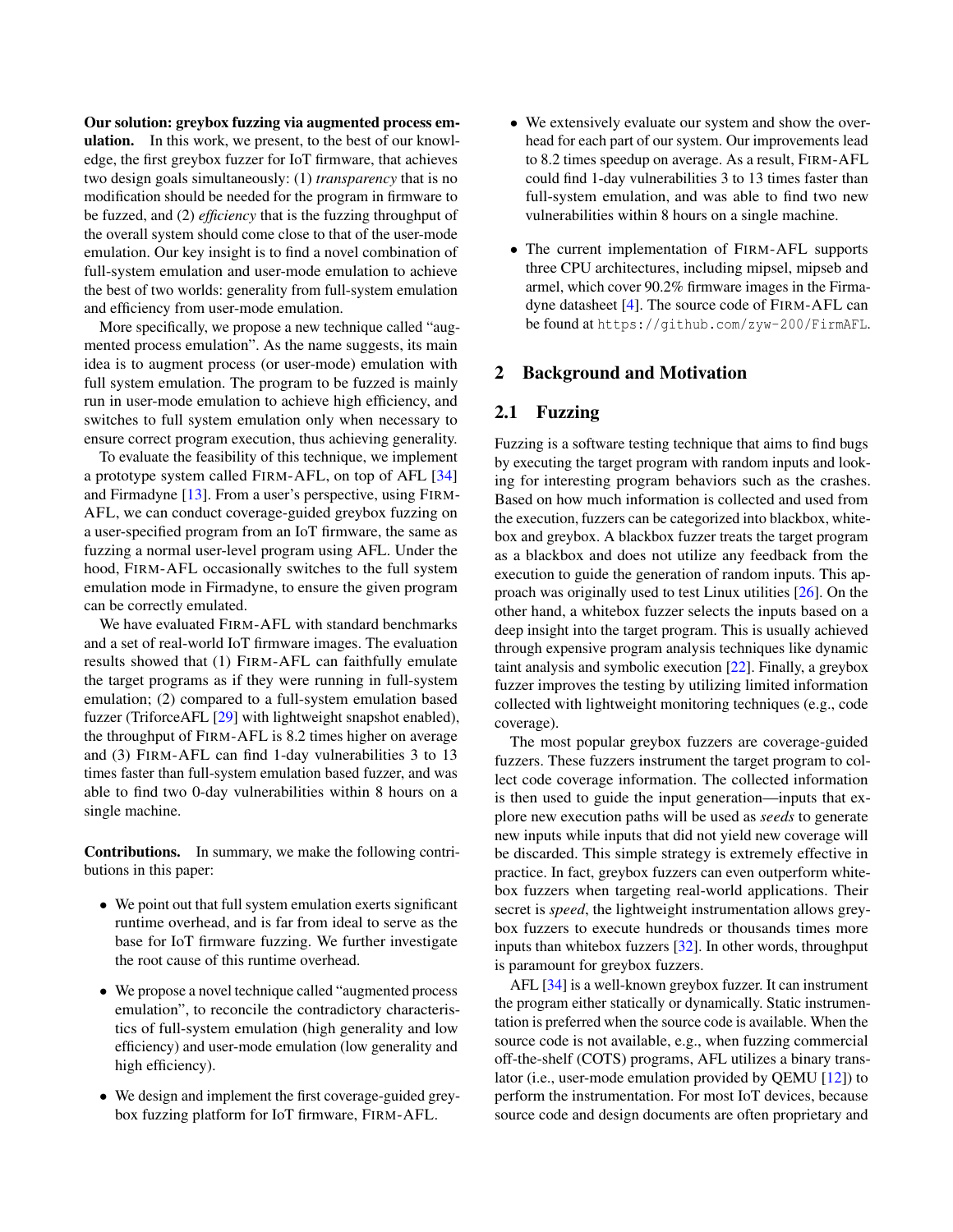only firmware image might be available, dynamic instrumentation is the only viable option. As a matter of fact, even extracting the binary from the firmware is not always straightforward [\[14\]](#page-14-1).

# 2.2 QEMU

QEMU [\[12\]](#page-14-6) is a fast processor emulator based on dynamic binary translation. Unlike traditional emulators that interpret the target program instruction-by-instruction, QEMU translates several basic blocks at a time. More importantly, it caches translated blocks and uses block chaining to link them together. This allows the execution to remain inside the code cache (i.e., the logic of the target program) for the most of the time thus minimizes the overhead of the translation. Dynamic instrumentation can be performed during the translation to introduce new functionalities, such as branch monitoring [\[34\]](#page-15-0) and taint propagation [\[19,](#page-14-7) [23\]](#page-14-8).

Besides the translation of instructions, the next most important task is address space translation. The translation is done very differently based on the execution mode. In system mode, QEMU implements a software Memory Management Unit (MMU) to handle memory accesses. The software MMU maps Guest Virtual Addresses (GVAs) to the Host Virtual Addresses (HVA). This mapping process is transparent to the guest operating system (OS) meaning that QEMU still allows the guest OS to set up the GVA to Guest Physical Address (GPA) mapping through the interface of page tables and to handle page faults. Under the hood, QEMU inserts a GVA to GPA translation logic for every memory access. To speed up the translation, QEMU uses a software Translation Lookaside Buffer (TLB) to cache the translation results. Moreover, to avoid invalidating the code cache and block chaining whenever the address translation changes, all translated blocks are indexed using GPA and the block chaining is only performed when the two basic blocks are within the same physical page. GPA to HVA mapping is done using a linear mapping (i.e.,  $HVA = GPA + OFFSET$ ).

In contrast to system-mode emulation, in user-mode emulation, the Host Virtual Address (HVA) is calculated as the Guest Virtual Address (GVA) plus a constant offset. So this translation is much faster than the one in system-mode emulation.

# 2.3 Testing IoT Firmware

As IoT devices become a popular attack target, testing IoT programs to find vulnerabilities also becomes important. There are two main challenges in testing IoT programs. The first challenge is compatibility: many IoT programs depend on special hardware components of the device thus cannot be tested without proper support. The second challenge is code coverage: blackbox fuzzers are known to have low code coverage while whitebox fuzzers cannot scale to slightly larger

code base [\[20\]](#page-14-9). [Table 1](#page-3-1) compares some representative efforts on IoT firmware testing using these two metrics.

Avatar [\[33\]](#page-15-1) aims to enable dynamic program analysis for embedded firmware by providing better hardware component support. It achieves this goal through constructing a hybrid execution environment consists of both a processor emulator (QEMU) and real hardware where Avatar acts as a software proxy between the emulator and the real hardware. This allows Avatar to utilize the emulator to execute and analysis the instructions while channeling the I/O operations to the physical hardware. As a demonstration, the authors have applied S2E [\[15\]](#page-14-10), a whitebox fuzzing tool to find vulnerabilities in the Redwire Econotag Zigbee sensor. Due to the involvement of whitebox fuzzing and slow hardware, the throughput of Avatar is expected to be very low.

IoTFuzzer [\[14\]](#page-14-1) performs blackbox fuzzing directly on the real device. Its main advantage over previous blackbox fuzzing based approaches is that it performs the fuzzing through the companion mobile app of the target device. By automatically analyzing the data flow in the companion app to better understand the communication protocol, IoTFuzzer can generate better test cases that are more likely to trigger a bug. That said, based on its evaluation, IoTFuzzer never exceeds a throughput of 1 test case per second, which is slow (based on Table III in [\[14\]](#page-14-1)).

Although it does not perform fuzzing, Firmadyne [\[13\]](#page-14-2) adds hardware support for IoT firmware to the system mode QEMU. It provides support for both ARM and MIPS architectures that are popular among the IoT manufacturers. For hardware support, Firmadyne fully emulates the system by modifying the kernel and drivers to handle the IoT exceptions due to the lack of actual hardware. Compared to the former two solutions, this solution is easier to adapt to new IoT firmware and programs. The throughput of full-system emulation is usually better than the native execution [\[28\]](#page-14-3).

Muench et al. [\[28\]](#page-14-3) compare the throughput of a blackbox fuzzer [\[24\]](#page-14-11) under different configurations, including native execution (directly sending inputs to the hardware), partial emulation (redirecting only hardware requests to the hardware), and full emulation. Their emulation is based on image replaying capability provided by PANDA [\[19\]](#page-14-7). They concluded that full emulation (FE) has the highest throughput mainly because the IoT processors are much slower than desktop processors. However, even in the best case, the throughput did not exceed [1](#page-2-0)5 test cases per second<sup>1</sup>.

AFL [\[34\]](#page-15-0) is a well-known greybox fuzzer that can support binary-only fuzzing through user-mode QEMU. Unfortunately, lacking special hardware support, user-mode QEMU can not successfully emulate most IoT programs. For example, AFL with user-mode QEMU failed on all the programs used in our evaluation [\(Table 3\)](#page-8-0). Moreover, simply adopting a full system emulator (e.g., Firmadyne) does not fully solve

<span id="page-2-0"></span><sup>&</sup>lt;sup>1</sup>They reported 53390 cases/hour which is equal to 15 cases/second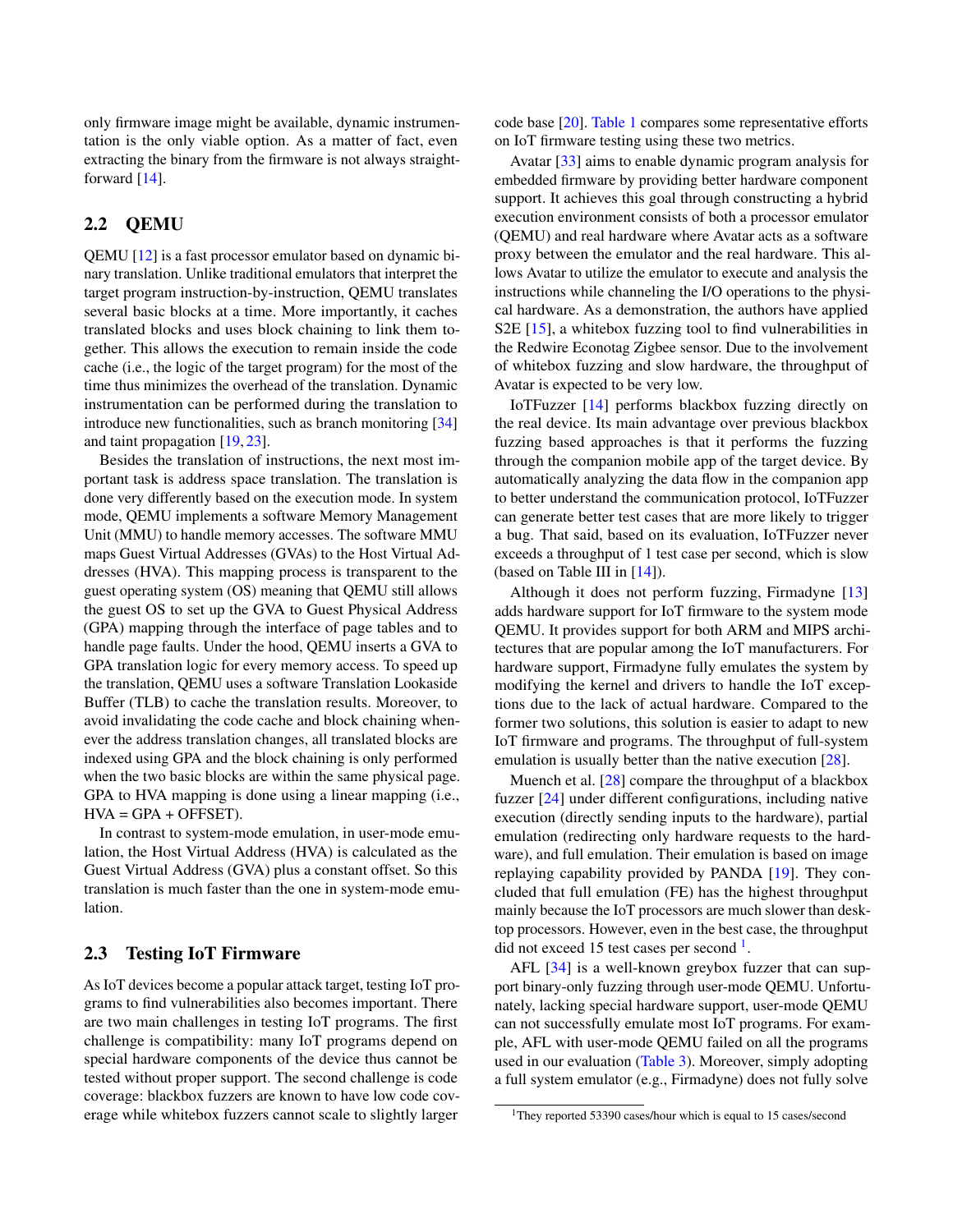|                         | Avatar $\lceil 33 \rceil$ | IoTFuzzer $[14]$ | Firmadyne [13] | Muench et al. $[28]$ | AFL $[34]$      |
|-------------------------|---------------------------|------------------|----------------|----------------------|-----------------|
| Technique               | Whitebox fuzzing          | Blackbox fuzzing | PoC            | Blackbox fuzzing     | Greybox fuzzing |
| Compatibility           | High                      | High             | High           | High                 | Low             |
| <b>Hardware Support</b> | Hybrid                    | Real             | Emulation      | Mixed                | None            |
| Code Coverage           | Medium                    | Low              | N/A            | Low                  | High            |
| Throughput              | Very Low                  | Low              | Medium         | Low to Medium        | High            |
| Zero-day Detection      | Yes                       | Yes              | No             | Yes                  | Yes             |

Table 1: Comparison of IoT firmware testing tools.

the problem because the throughput is low.

In summary, existing IoT firmware testing tools do not provide satisfying code coverage yet sate-of-the-art fuzzers (e.g., AFL) cannot be easily applied to test IoT programs. So far, there is no greybox IoT fuzzer, not to mention a greybox IoT fuzzer with good throughput.

# <span id="page-3-0"></span>2.4 Motivations

Given the unsatisfying status-quo of IoT firmware testing tools, we aim to enable high-throughput greybox fuzzing for IoT programs. To this end, we decide to build the fuzzer based on emulation. This choice is based on two reasons. First, greybox fuzzing requires collecting execution information (e.g., branch coverage) to guide test case generation. As mentioned in [§2.1,](#page-1-0) this is usually done through lightweight instrumentation. Since most IoT programs are only distributed in binary format, emulator-based instrumentation is the best available option. The second reason is performance. Although it might be possible to run instrumented binaries directly on the device, Muench et al. [\[28\]](#page-14-3) have shown that full-emulation-based approach is actually faster than the real device, because the desktop processors are much faster.

Unfortunately, simply adopting a full system emulator (e.g., Firmadyne [\[13\]](#page-14-2)) does not fully solve the problem because the throughput is not enough. For example, even with the full-emulation configuration, the fuzzer used in [\[28\]](#page-14-3) never exceeded 15 test cases per second. To understand the bottleneck, we profiled the execution time of two networking tools (basename and uptime) under full-system emulation (with lightweight snapshot) and user-mode emulation. The results are shown in [Table 2.](#page-4-0) Based on this measurement, we can see that the throughput of fuzzing can be significantly boosted if we can apply user-mode emulation to the target program. There are several bottlenecks that contribute to the execution time difference.

• *B1. Memory address translation*. In full-system emulation, QEMU uses a software MMU to perform address translation for *every* memory access. In contrast, in usermode emulation, the address translation is much simpler. So even if we just consider time spent in user-mode execution, user-mode emulation uses much less time.

- <span id="page-3-1"></span>• *B2. Dynamic code translation*. The code translation process in user-mode emulation is faster than the full-system mode. In full-system mode, block chaining is limited to basic blocks in the same physical page, which means the translator is invoked more often than in user-mode emulation.
- *B3. Syscall emulation*. In user-mode emulation, system calls are handled directly by the host OS and hardware. Therefore, it is significantly faster than full-system emulation where the OS also runs in the emulator and the hardware devices are also emulated. Although hardware emulation is necessary to allow the target program to run correctly, not all system calls would rely on the special hardware. In other words, not all system calls require emulation.

In this work, we address all three bottlenecks to improve the throughput of IoT program fuzzing.

# <span id="page-3-2"></span>3 Augmented Process Emulation

# 3.1 Overview

The goal of this work is to enable high-throughput greybox fuzzing for IoT programs. As discussed in [§2,](#page-1-1) to achieve this goal, we need to overcome two challenges: compatibility and performance. The first challenge can be solved through fullsystem emulation but this would result in poor performance. The second challenge can be solved through user-mode emulation but would result in poor compatibility. In this section, we present *augmented process emulation*, a new approach that brings the best of both full-system emulation and user-mode emulation.

Problem statement. Generally speaking, the goal of augmented process emulation is to correctly execute a program of an IoT firmware in a user-mode emulator, given the following requirements are satisfied:

(1) The firmware can be correctly emulated in a system emulator (e.g., system-mode QEMU). Fortunately, with the help of Firmadyne [\[13\]](#page-14-2), a large portion of IoT firmware images are able to meet this requirement.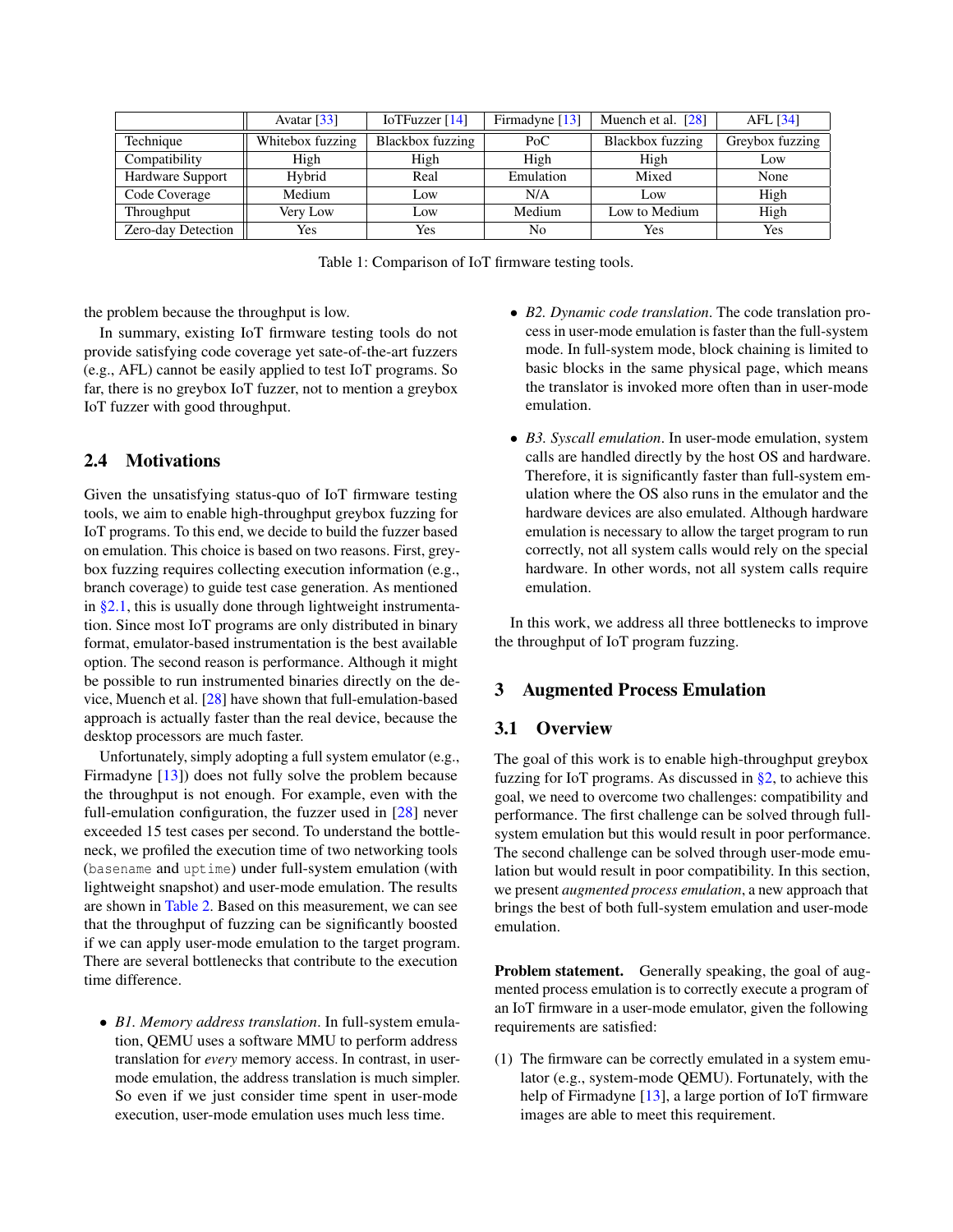<span id="page-4-0"></span>

|          | system mode (ms)                                                      |             |      |             | user mode (ms) |           |                 |  |      |
|----------|-----------------------------------------------------------------------|-------------|------|-------------|----------------|-----------|-----------------|--|------|
| program  | overall<br>sys code trans<br>user code trans<br>sys exec<br>user exec |             |      | overall     | sys exec       | user exec | user code trans |  |      |
| basename | 4.08                                                                  | 70          | 0.53 | 1.41        |                | 0.34      |                 |  | 0.22 |
| uptime   | 7.48                                                                  | 2 3Q<br>. ت | 0.76 | 7 7Q<br>، ، | ⊥.             | 0.89      | 0.04            |  | 0.54 |

Table 2: Runtime performance of system mode and user mode emulation



<span id="page-4-1"></span>Figure 1: Overview of Augmented Process Emulation

(2) The firmware runs a POSIX-compatible operating system (OS). Fortunately, many IoT firmware images use Linux as the OS hence satisfy this requirement.

With augmented process emulation, we aim to achieve the following design goals:

- *Transparency.* The user-level program running in the augmented process emulation should behave as if it were run in the system-mode emulation.
- *High efficiency*. Since throughput is a dominating factor for fuzzing, the augmented process emulation needs to be as efficient as possible. Ideally, it should approximate the performance of pure user-mode emulation.

Solution overview. To achieve the design goals mentioned above, we resort to combine user-mode emulation with system-mode emulation in a novel manner. [Figure 1](#page-4-1) illustrates the overview of our solution.

At first, the IoT firmware boots up in the system-mode emulator and the user-level programs (including the one to be fuzzed) are launched properly inside the emulator. After the program to be fuzzed has reached at a predetermined point (e.g., the entry point of main function, or after receiving the first network packet), the process execution is then migrated to the user-mode emulation in order to gain high execution speed. Only at rare occasions, the execution is migrated back to the system-mode execution to ensure the correctness of execution.

To minimize the migration cost, the memory state is shared between these two emulation modes. More concretely, the physical memory of the virtual machine for the system-mode emulation is allocated as a memory-mapped file, called RAM file. This RAM file is also mapped into the address space of the user-mode emulation. Note that system-mode emulation and user-mode emulation access this RAM file in different ways. System-mode emulation treats the RAM file as physical memory, and thus accesses it by physical address, while user-mode emulation accesses the shared memory by virtual address. Therefore, the physical pages in the RAM file need to be mapped into the address space of user-mode emulation by their virtual addresses at a page granularity. As a result, when a page mapping is not established in the user-mode emulation, the process execution needs to be migrated to the system-mode emulation to establish this mapping. We will discuss more details about the memory mapping in [§3.2.](#page-4-2)

With a proper memory mapping, the process should be able to execute correctly in the user-mode emulation, until it reaches a system call. Directly executing the system call locally on the host OS would not work in general, because the host OS and the OS in IoT firmware are different and the underneath hardware layers are also different. To ensure transparency, we need to migrate the execution to the systemmode emulation to process this system call. When the system call returns, we migrate the execution back to the user-mode emulation. More details will be discussed in [§3.3.](#page-5-0)

# <span id="page-4-2"></span>3.2 Memory Mapping

Bootstrapping. When fuzzing a program with AFL, the program executes to a predetermined point, and then the fork server of AFL will repeatedly fork a new program instance on this point (which is referred to as fork point) and feed random inputs. Similarly, in this setting, we will boot up the IoT firmware in system-mode emulation and further launch the specified IoT program. Using Virtual Machine Introspection (VMI) provided by DECAF [\[23\]](#page-14-8) (a system emulation based dynamic analysis platform), we are able to monitor the execution of the specified IoT program and get notified when the execution reaches to the predetermined fork point.

At this moment, we will walk the page table of the specified process and collect the virtual to physical page mapping information and send it over to the user-mode emulation side. Then for each mapping of virtual address (va) to physical address (pa), the user-mode emulation side establishes a mapping by calling mmap as below:

mmap(va, 4096, prot, MAP\_FILE, ram\_fd, pa);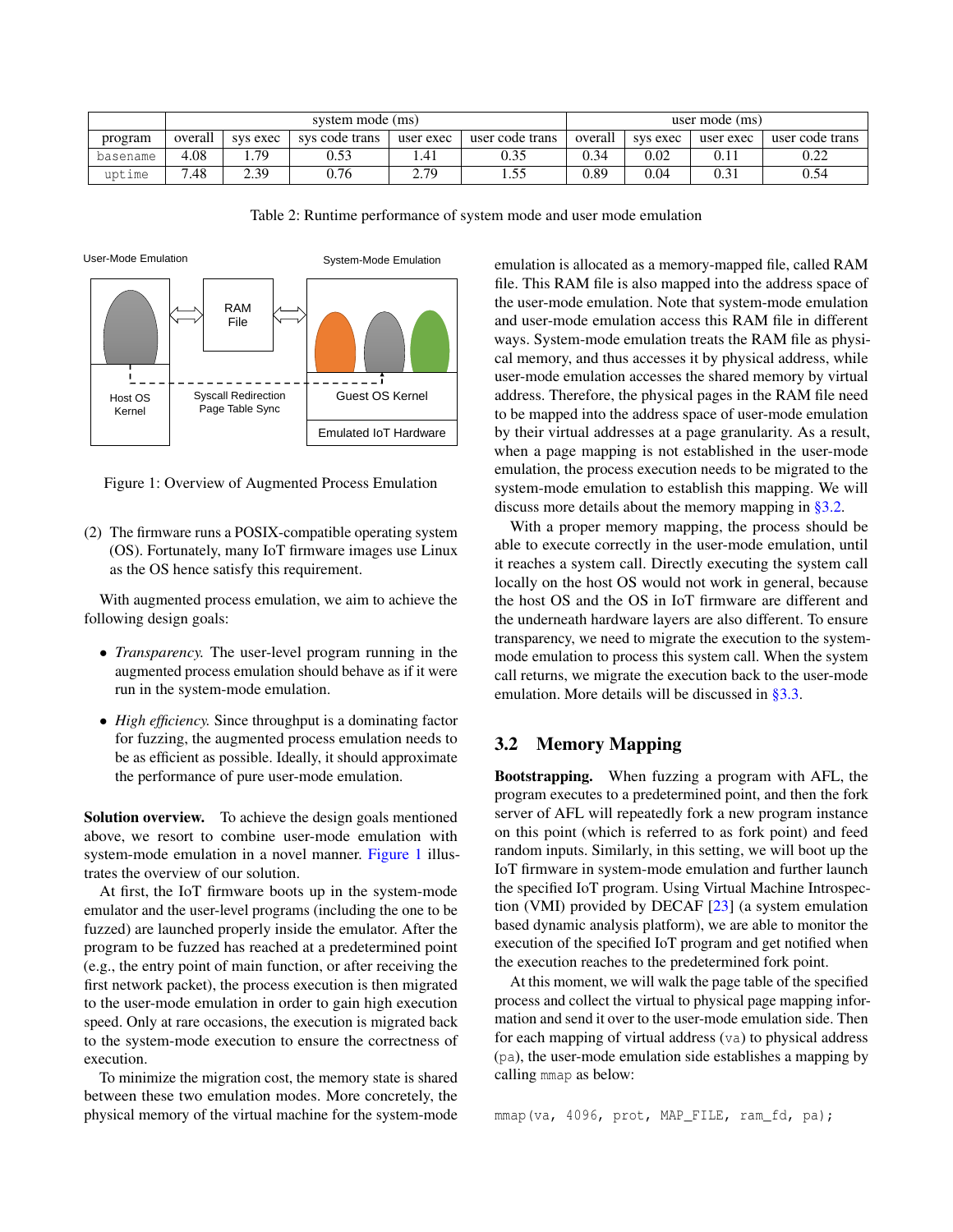The code above is self-explanatory. Essentially, we map a page of the RAM file with the physical address as offset into a specified virtual address. The argument prot is determined by the protection bits from the corresponding page table entry.

From this point onward, the execution in system-mode emulation is paused, the CPU state is sent over to user-mode emulation, and the execution resumes there.

Page fault handing. During the process execution in usermode emulation, if the accessed memory addresses have already been mapped in this address space, the execution should proceed successfully. Otherwise, the host processor will raise a page fault. We register a signal handler for page fault in usermode emulation, so the host OS will pass along the page fault event to the user-mode emulation. On receiving this signal, the user-mode emulation records the CPU state at the faulting instruction, pauses the execution, and passes the CPU state to the system-mode emulation side, expecting that the page fault can be handled in the system-mode emulation and a new mapping for the faulting virtual address can be established.

When the system-mode emulation receives the CPU state and resumes execution, the emulated processor will raise a page fault, since the page is not present. The page fault handler in the OS of the IoT firmware will respond to this page fault and attempt to establish the mapping. Most likely, this mapping will be established by the OS sooner or later (depending on the scheduling of numerous kernel threads and interrupt handlers) and the instruction that causes the page fault will be re-executed. In very rare cases, if the OS cannot establish a mapping for various reasons, it will kill the process.

A key question here is to determine when the page mapping has been established or an error occurs, so we can switch back to the user-mode emulation to maximize execution speed. The answer to this question is in fact non-trivial, because the OS is handling multiple tasks simultaneously and enormous amount of context switches may happen in the meantime.

To capture the right moment when a mapping is established, we instrument the end of each basic block. If the execution is currently within the specified process (or thread), it means the execution has returned from the kernel to the user space to resume the faulting instruction. The mapping must be present in the software TLB. So we can just directly find the mapping there. At this moment, we pass the mapping information and the CPU state back to the user-mode emulation, which will create this new mapping by calling mmap and resume the execution.

If for some reasons, an error occurs and the process gets killed, we can rely on the VMI (Virtual Machine Introspection) capability provided by DECAF [\[23\]](#page-14-8) to get notified, and then the whole execution on both sides get terminated.

Preload page mapping. Modern operating systems load memory pages in a lazy manner. Although when a new process starts, all code pages are assigned into its address space, a mapping from each virtual page to its physical page is not really established until a page fault caused by the first memory access to it.

This lazy design has adverse effect on fuzzing performance. As we will discuss in  $\S 4.1$ , a child process is repeatedly forked from the parent process for each fuzzing iteration, and thus there are always a series of page faults caused by un-mapped code pages. This is especially harmful for our system, because the overhead of page fault handling is much more expensive than handling it locally on the host OS.

To solve this problem, we decide to preload the code pages of the given process in the physical memory and perform the mapping between the two modes. This helps us avoid repeatedly loading the code pages at every fuzzing iteration, and hence speed up the fuzzing throughput. To do that, we simulate the access to each program code page in the systemmode emulation during the bootstrap, to force the OS to map each page into the process' address space. As a result, we can reduce the number of page faults caused by these pre-loaded pages.

# <span id="page-5-0"></span>3.3 System Call Redirection

System calls and their implementation in IoT programs are different because of the underlying IoT hardware, firmware and requirements. Consequently, user-mode emulation of an IoT program will likely fail if the exceptions caused by the system calls are not properly handled (see [§2\)](#page-1-1). For example, most IoT devices have network interfaces that are not available on a local emulator. When an IoT program in the user-mode emulation executes a system call that needs to interact with a specific network interface in the IoT system, there will be a fault that needs to be handled. Another example is a system call that accesses NVRAM that is undefined for a desktop computer.

Therefore, to ensure execution correctness, we must redirect the system calls from the user-mode emulation to the system-mode emulation. More specifically, when the usermode emulation encounters a system call, it pauses the execution, saves the current CPU state, and sends it over to the system-mode emulation. The system-mode emulation receives the CPU state and resumes execution. This will cause a mode switch into the kernel mode in the guest system to process the corresponding system call. Again, since the guest OS kernel is multi-tasking, there might be many context switches happening before the system call returns. So similar to how we handle page faults, we will instrument the end of each basic block. If the current basic block is in the kernel space, but next program counter is in the user level, and the current execution context is for the thread that makes the system call, we detect the moment when the system call returns. Then at this moment, we pause the execution in the system-mode emulation, save the CPU state, and pass it back to the user-mode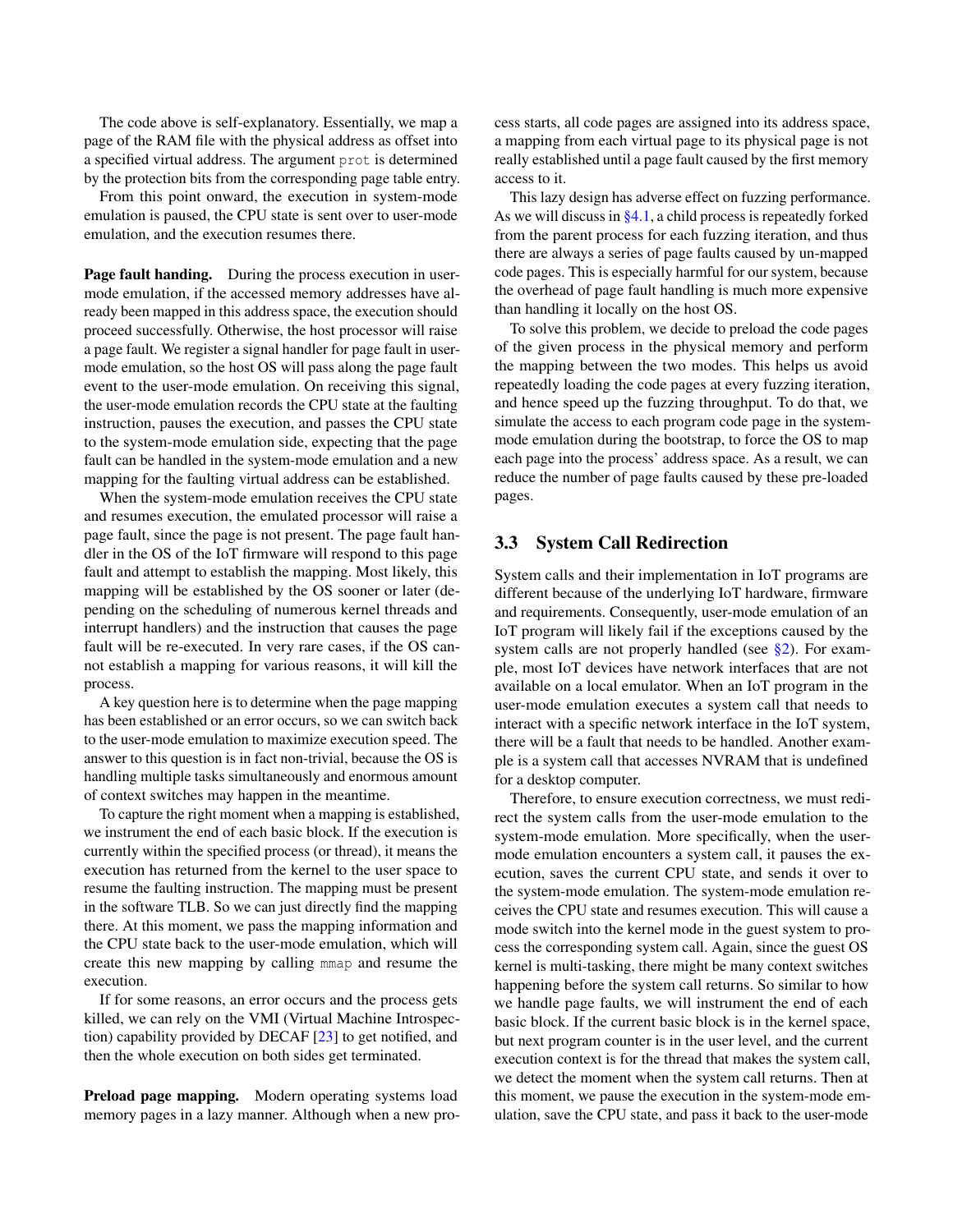emulation, which will then resume the execution.

Optimizing filesystem-related system calls. While examining the system calls made by a set of IoT programs, we realize that many system calls are related to the file system. The IoT programs either attempt to access files or directories that already exist in the firmware or are newly created for only temporary uses. We propose an optimization for this set of system calls. We map the file system from the firmware image, and mount it as a directory in the host OS, such that the user-mode emulation can directly access it. In this way, the user-mode emulation can directly pass through the file-system related system calls to the host OS, instead of redirecting them to the system-mode emulation.

As shown in [§5.3,](#page-8-1) filesystem-related system calls take a significant portion among all system calls, and thus this optimization makes a significant contribution for the final performance.

#### <span id="page-6-3"></span>4 Firm-AFL Design and Implementation

Leveraging the technique described in [§3,](#page-3-2) we design and implement FIRM-AFL, an enhancement of AFL [\[34\]](#page-15-0) for fuzzing IoT firmware. In  $\S 4.1$ , we first describe the workflow of AFL, and then in [§4.2,](#page-6-1) we present how we integrate augmented process emulation into the workflow of AFL.

## <span id="page-6-0"></span>4.1 Workflow of AFL

AFL is a coverage-guided greybox fuzzer. It maintains a seed queue that stores all the seeds, including the initial seeds chosen by the user as well as the ones that are mutated from the existing seeds and cause the program to reach unique code coverage.

The main program that drives the fuzzing process is afl-fuzz. It picks a seed from the seed queue, performs a random mutation, generates an input, and feeds this input to the target program (assuming it is a binary executable).

In order to collect the code coverage information from the execution of the target program, AFL starts the program using the user-mode QEMU, and instruments the branch transitions of the target program, and the code coverage information is encoded and stored in a bitmap.

Since during fuzzing we need to execute the target program repeatedly, AFL utilizes "fork" as a mechanism to speed up this process. It first runs the target program up to a certain point (e.g., the entry point of the main function) such that the program's code and data have been properly initialized, and then repeatedly forks a child process from it. In this way, the initial setup of a new process is skipped. For this reason, the parent process is called fork-server. Then the input is fed into the forked child process, and the coverage information is collected and stored in the bitmap, which is shared among



<span id="page-6-2"></span>Figure 2: Overview of FIRM-AFL

all three processes (afl-fuzz, fork-server, and the child instance). afl-fuzz will compare the bitmap from the child instance and the accumulative bitmap from all past executions to determine if this mutated input should be kept as a new seed and stored in the seed queue.

#### <span id="page-6-1"></span>4.2 AFL with Augmented Process Emulation

We would like to keep the workflow of AFL intact, but allow AFL to fuzz a target program in an IoT firmware image. To do so, we replace the user-mode QEMU with augmented process emulation, and the rest of the components remain unchanged. The new workflow is illustrated in [Figure 2.](#page-6-2)

Bootstrapping. To fuzz a program in the IoT firmware image, we need to boot up the firmware image and launch the program after the system boots up. This is done in the systemmode emulation within fork-server.

We leverage Firmadyne [\[13\]](#page-14-2) to correctly emulate a firmware image. We further integrate DECAF  $[23]$  with Firmadyne to make use of its VMI (Virtual Machine Introspection) capability. In this way, we are able to capture the precise moment when the target program is started or terminated. We can also know when the execution of the target program has reached the pre-determined fork point.

Forking. The default fork point chosen by AFL is the entry point of the main function. In our case, we are interested in finding vulnerabilities in the IoT programs that are triggered through the network interface. Therefore, we hook the network-related system calls. And the first invocation of any of these system calls becomes the fork point.

In the standard workflow of AFL, we can simply leverage the fork system call to fork a child process and start the next fuzzing instance. In our case, we not only need to fork a child process for the user-mode emulation, but also "fork" a new virtual machine instance for the system-mode emulation, because two modes must synchronize with each other.

Actually forking a new virtual machine would be too expensive. Instead, we can make a snapshot of the virtual machine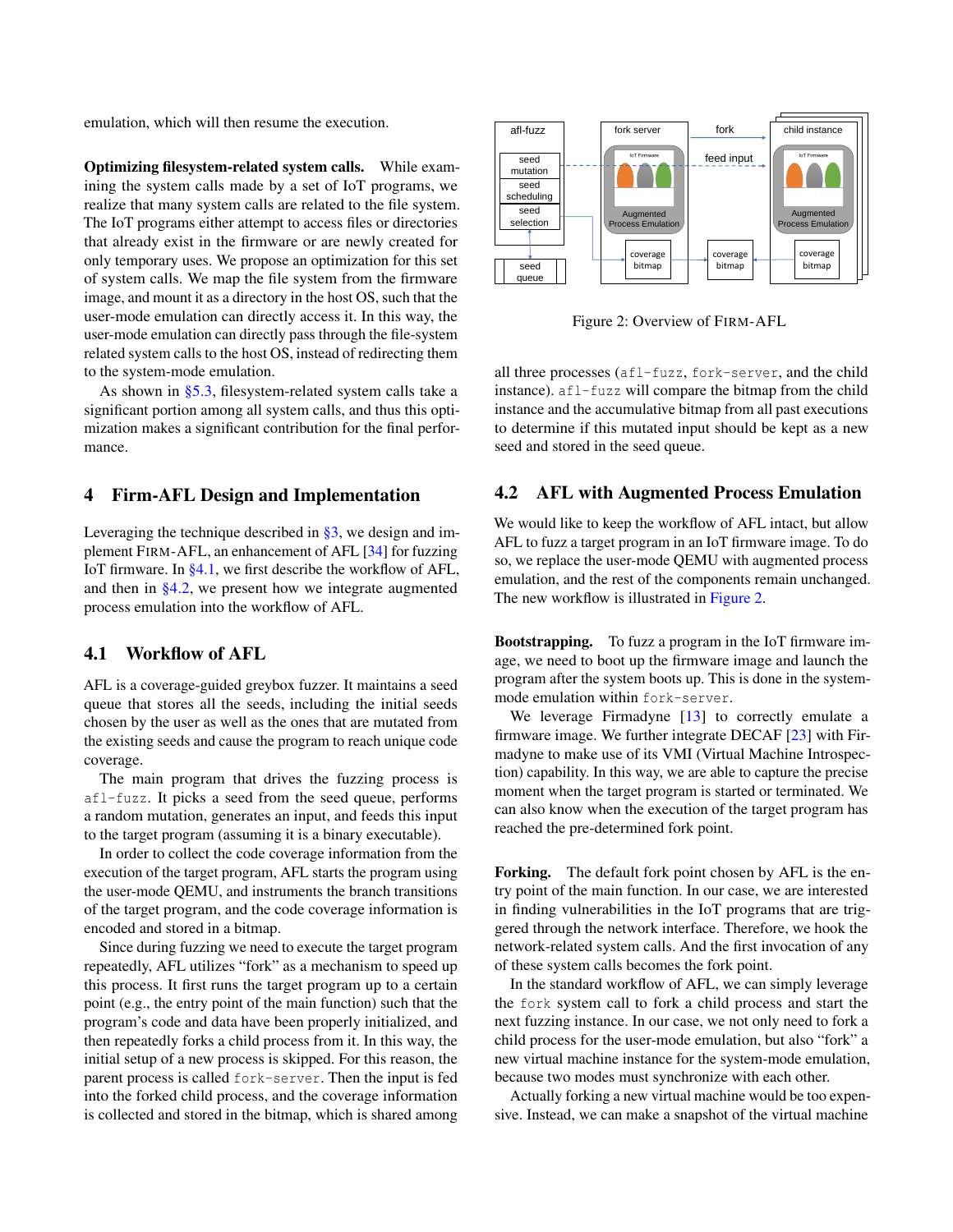at the fork point, and when one fuzzing execution is finished, we can restore the snapshot. System-mode QEMU offers save snapshot function that saves all the CPU registers and the memory space to a specific file. However, file write/read operations would still be very slow.

In our system, we implement a lightweight snapshot mechanism based on the Copy-on-Write principle. More concretely, we first mark the RAM file mapped into the system-mode QEMU as read-only. Then a memory write will cause a page fault. We make a copy of the page, and then mark this page as write-able. As such, we record all memory pages that have been modified during one fuzzing execution. When restoring the snapshot, we only need to write these recorded pages back.

Feeding input. The inputs are fed through instrumenting system calls. For the IoT programs that are receiving input from network interface, we instrument the network-related system calls in the user-mode emulation directly, so we don't need to redirect these system calls to the system-mode emulation.

Collecting coverage information. Since most of execution happens in the user-mode emulation and system-mode emulation is only needed for handling page faults and some system calls, we can simply instrument the branch transitions in usermode QEMU to compute the coverage bitmap, just like how the original AFL does it in user-mode QEMU.

# <span id="page-7-0"></span>5 Evaluation

In this section, we evaluate the prototype implementation of our fuzzer FIRM-AFL. The purpose of this section is to test whether our approach has resolved the performance bottlenecks and achieved the two design goals. In short, we would like to answer following questions:

- *Transparency.* Can FIRM-AFL fuzz programs extracted from IoT firmware as if they are running inside a fullsystem emulator?
- *High efficiency.* How close is FIRM-AFL's throughput (executions/sec) to the throughput of a pure user-mode emulation based fuzzer?
- *Effectiveness of optimization.* Do our optimization techniques successfully resolved the performance bottlenecks we identified?
- *Effectiveness in vulnerability discovery.* How effective is FIRM-AFL in finding real vulnerabilities in IoT firmware?

Experiments setup. We used three sets of programs in our evaluation. The first set of programs are two standard benchmarks: nbench [\[9\]](#page-14-12) and lmbench [\[7\]](#page-14-13). They are used to access the correctness of the emulation and the overhead of the emulation. The second set of programs consist of seven IoT programs from four different vendors [\(Table 3\)](#page-8-0). We selected these program since they are the key service programs that handle network requests thus are good targets for remote attacks. They are used to access the performance of greybox fuzzing. The third dataset is the Firmadyne dataset which includes firmwares whose HTTP and uPnP services are related to 15 1-day exploits [\(Table 6\)](#page-11-0). We collected them to evaluate the transparency and effectiveness of FIRM-AFL in vulnerability discovery.

Experiments (except the ones in [§5.4\)](#page-10-0) are conducted on a 8 core Intel(R) Core(TM) i7-3940XM 3.00GHz CPU machine with 23.5GB of RAM 1TB hard disk . The operating system is Ubuntu 16.04.5 LTS. The version of QEMU and AFL is 2.10.1 and 2.06b. We obtain each measurement value after every ten iterations. Our final reported numbers are the average value of 20 measurements. By default, we set fork point at the position after the network data received, and feed the random input provided by AFL engine.

# 5.1 Transparency

To evaluate the transparency of our augmented process emulation, we first evaluated our emulator with the nbench test suite. After generating the output, the benchmark will compare the outputs with expected outputs. If the generated outputs are wrong, then it implies the emulation is not correct. The results showed that our system can finish all the benchmarks without errors.

We also empirically evaluated the transparency of FIRM-AFL using the Firmadyne dataset [\[4\]](#page-13-1). We collected 120 firmware images with HTTP services and unique device models. We first tried to run HTTP service programs in them directly using user-mode QEMU. We extracted the file systems from the firmware images and used chroot to mount the file systems. However, all these programs crashed at the very beginning due to the lack of expected system environment. Then we tried to run them with normal inputs (the initial seeds) under full-system emulation, as well as under augmented process emulation. We observed that in both settings, all the programs could run properly. For each program, we further compared the system call sequences generated under full-system emulation as well as augmented process emulation, and confirmed that the system call sequences were identical.

Finally, we evaluated a set of exploits targeting known vulnerabilities listed in [Table 6.](#page-11-0) For each vulnerability, we fed a proof-of-concept (PoC) exploit in both full-system emulation and augmented process emulation and compared the execution traces. We confirmed that the collected two traces are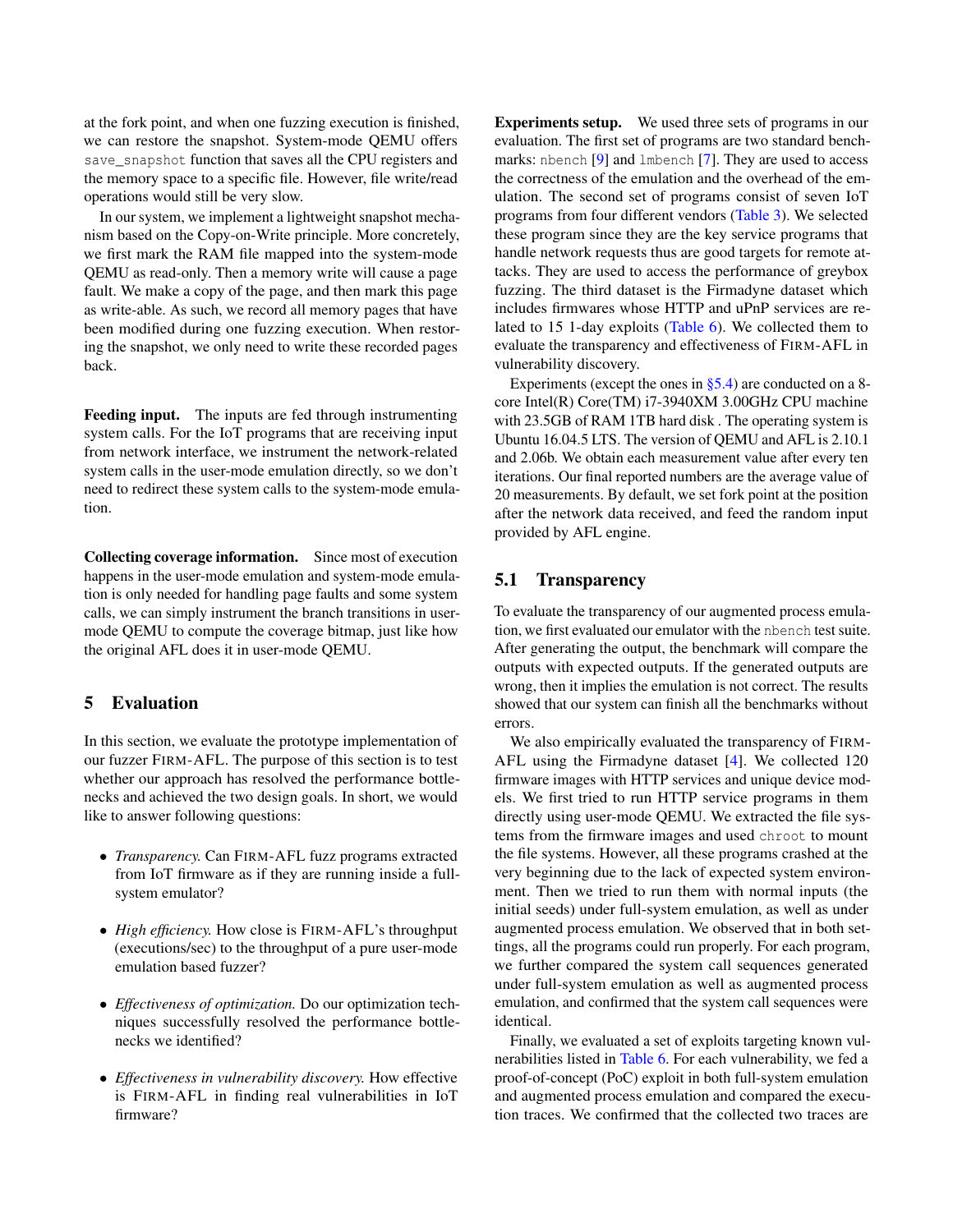| Program  | Size (KB) | Description          | Vendor        | <b>Devices</b> | Model            | Version     | CPU Arch      |
|----------|-----------|----------------------|---------------|----------------|------------------|-------------|---------------|
| cgibin   | 129.4     | CGI binary program   | <b>DLINK</b>  | Router         | DIR-815          | 1.01        | <b>MIPSEL</b> |
| httpd    | 90.2      | Embedded HTTP server |               |                |                  |             |               |
| dnsmasq  | 162.3     | Embedded DNS server  |               |                |                  |             |               |
| dropbear | 307.3     | Embedded SSH server  | <b>TPLINK</b> | Router         | <b>TL-WR940N</b> | V4 160617   | <b>MIPSEB</b> |
| httpd    | 1692      | Embedded HTTP server |               |                |                  |             |               |
| jihttpd  | 103.3     | Embedded HTTP server | Trendnet      | Router         | TEW-813DRU       | v1(1.00B23) | <b>MIPSEB</b> |
| lighttpd | 327.3     | Embedded HTTP server | Netgear       | Router         | <b>WNAP320</b>   | 3.0.5.0     | <b>MIPSEB</b> |

Table 3: IoT programs used for evaluation

identical.

In summary, this evaluation showed that FIRM-AFL can provide transparent emulation as if the program is executing in full-system emulation.

| <b>Benchmark</b> | Augmented mode | User mode    | Slowdown |  |
|------------------|----------------|--------------|----------|--|
| Numeric sort     | 679.12         | 686.56       | 1.08%    |  |
| String sort      | 78.36          | 79.54        | 1.48%    |  |
| <b>Bitfield</b>  | $3.47E + 08$   | $3.45E + 08$ | $0.00\%$ |  |
| FP emulation     | 163.85         | 161.72       | $0.00\%$ |  |
| Fourier          | 1383.6         | 1,384.00     | $0.00\%$ |  |
| Assignment       | 20.45          | 20.75        | 1.40%    |  |
| <b>IDEA</b>      | 4,864.10       | 4,854.10     | $0.00\%$ |  |
| Huffman          | 1,749.00       | 1,743.10     | $0.00\%$ |  |
| Neural Net       | 1.93           | 1.95         | 0.60%    |  |
| LU Decomp        | 61.26          | 61.92        | 1.00%    |  |

# 5.2 Efficiency

<span id="page-8-2"></span>Table 4: nbench results, the unit is iterations/second. The last column shows the slowdown of augmented mode.

| Syscall       | Augmented mode | User mode | Overhead |  |
|---------------|----------------|-----------|----------|--|
| null          | 0.48           | 0.48      | $0.00\%$ |  |
| read          | 0.62           | 0.60      | 3.33%    |  |
| write         | 0.57           | 0.52      | 9.62%    |  |
| stat          | 1.31           | 1.24      | 5.64%    |  |
| fstat         | 0.63           | 0.61      | 3.28%    |  |
| open          | 2.61           | 2.50      | 4.40%    |  |
| select file   | 3.52           | 3.48      | 1.15%    |  |
| select tcp    | 32.74          | 12.64     | 159%     |  |
| pipe(latency) | 6.73           | 6.57      | 2.44%    |  |

Table 5: lmbench syscall testing results, the unit is microsecond. The last column shows the overhead of augmented mode.

Standard benchmarks. We evaluated the efficiency of our approach from two angles. First, we evaluated the performance overhead of augmented process emulation using standard performance benchmarks. The result of nbench is shown in [Table 4.](#page-8-2) nbench is a CPU-bound benchmark suite. On

<span id="page-8-0"></span>this benchmark, the augmented mode did not impose much overhead, largely due to the fact that these benchmarks are relatively simple, so they do not require many memory synchronization operations and syscall redirection. To evaluate the overhead of syscall redirection, we used the lmbench. The result is shown in [Table 5.](#page-8-3) As we can see, for syscalls that are executed locally (e.g., file related syscalls), the overhead is almost negligible. For syscalls that still require redirection (e.g., TCP related), the overhead is much higher.

Fuzzing throughput. In the second performance evaluation, we measured the throughput of FIRM-AFL, under different optimization levels:

- (a) *Baseline*: we used TriforceAFL [\[29\]](#page-15-2) as the baseline. TriforceAFL uses full-system emulation to support fuzzing IoT programs. To avoid rebooting the virtual machine, in this configuration, we added support for QEMU's stock snapshot mechanism (qemu\_savevm and qemu\_loadvm) to TriforceAFL. We also use VMI provided by DE-CAF [\[23\]](#page-14-8) to capture the precise moment when program is started and terminated.
- (b) *Lightweight snapshot*: in this configuration, we changed the snapshot mechanism to our lightweight snapshot [\(§4\)](#page-6-3).
- (c) *Augmented process emulation*: in this configuration, we switched the emulation mode from full-system mode to our augmented process emulation mode [\(§3\)](#page-3-2).
- <span id="page-8-3"></span>(d) *Full*: in this configuration, we applied all optimization techniques, including selective syscall redirection.

[Figure 3](#page-9-0) shows the throughput improvement. Overall, lightweight snapshot boosted the throughput for about 9.3 times (b vs. a). Augmented process emulation boosted the throughput for about 3 times on average (c vs. b). With selective syscall redirection, the throughput had another boost for about 2.9 times on average (d vs. c). So compared with the best result on full-system emulation based fuzzing (b), FIRM-AFL (d) provided an average improvement of 8.2 times.

# <span id="page-8-1"></span>5.3 Effectiveness of Optimization

In [§2.4,](#page-3-0) we identified three major bottlenecks of full-system emulation: memory address translation, dynamic code trans-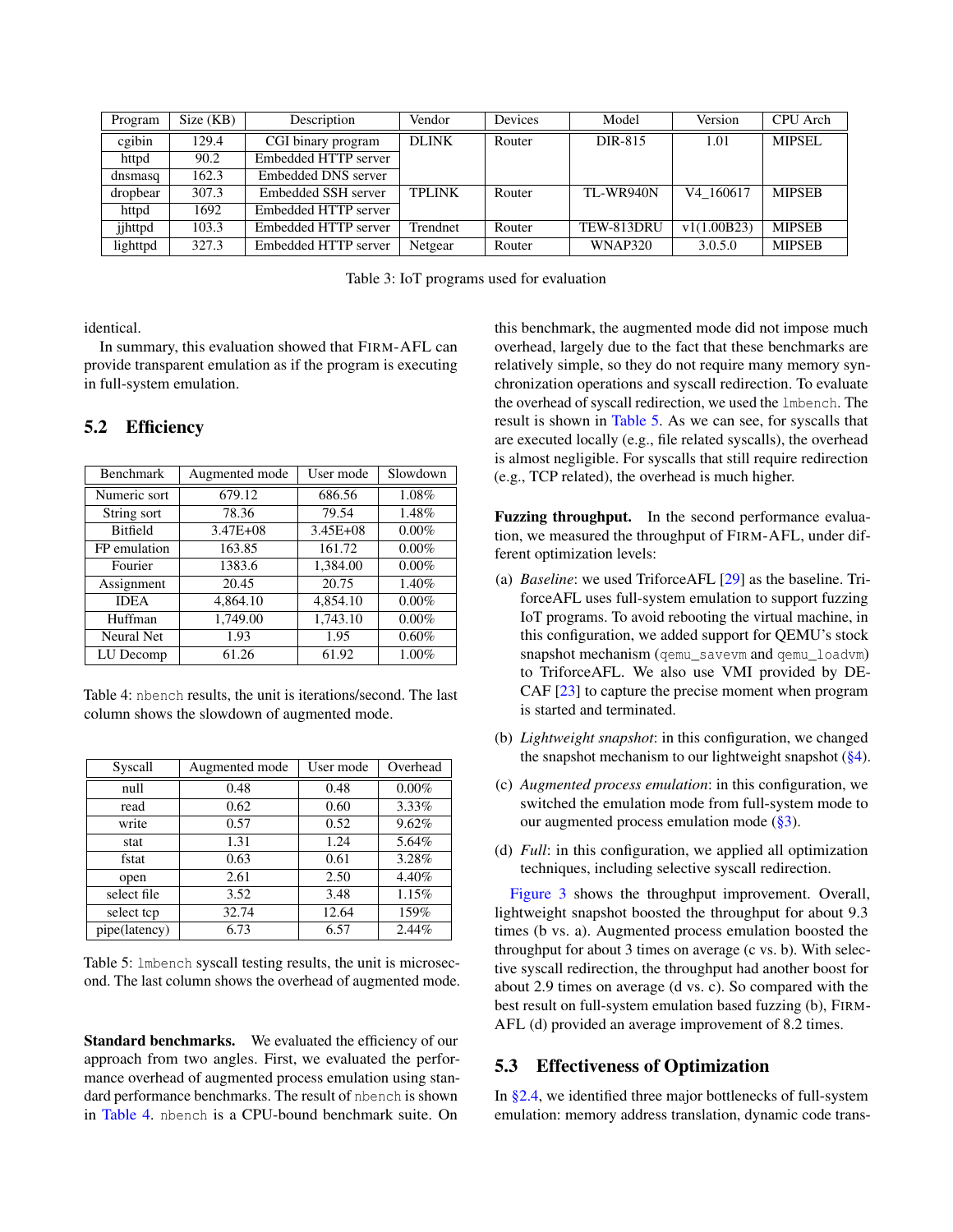

Figure 3: Fuzzing throughput of FIRM-AFL under different optimization level. The x-axis is the optimization level: (a) baseline, (b) w/ lightweight snapshot, (c) w/ augmented process emulation, and (d) w/ selective syscall redirection. Fuzzing throughput for each program is shown in a different color.

lation, and syscall. In this section, we evaluated whether our optimization techniques successfully addressed these bottlenecks. For this purpose, we break down the total execution time into five parts:

- *User execution time*: the total time spent in executing the logic of the target program, this includes the time spent on software address translation.
- *Memory synchronization time*: in augmented emulation mode, time spent on setup the memory mapping between the user-mode emulator and the full-system emulator.
- *Code translation time*: total time spent on translating the target program.
- *Syscall execution time*: total time spent on system calls in an iteration of execution.
- *Syscall redirection time*: in augmented emulation mode, time spent on redirecting the system call to the fullsystem emulator.
- *Snapshot time*: the total time spent on storing and restoring memory and CPU states in an iteration of fuzzing. Note that different snapshot mechanisms have different time overhead values. We record the starting and ending time for each page store and restore operations.

Lightweight snapshot. Snapshot overhead only exists for the system-mode emulator. In augmented process emulation, a synchronization mechanism is required to ensure the consistency of snapshot between system and user mode. For these



<span id="page-9-1"></span><span id="page-9-0"></span>Figure 4: Execution time breakdown: system-mode emulation w/o and w/ lightweight snapshot.



<span id="page-9-2"></span>Figure 5: Execution time breakdown: augmented process emulation vs. full-system emulation.

experiments, we measure the snapshot synchronization cost and add it to the snapshot overhead. When comparing the snapshot overhead in [Figure 4](#page-9-1) and [Figure 5,](#page-9-2) we can see that the lightweight snapshot mechanism leads to more than 100x reduction in the snapshot overhead.

Augmented process emulation. [Figure 5](#page-9-2) shows the execution time breakdown of full-system emulation and augmented process emulation for the seven IoT programs. The total execution time on average reduces more than 50% except for dnsmasq. When analyzing breakdown of execution time, we can see huge reduction on user execution time and code translation time. On average, the user execution time (green bar) was reduced by about 9 times. This is mostly due to the elimination of software address translation. Even if we combine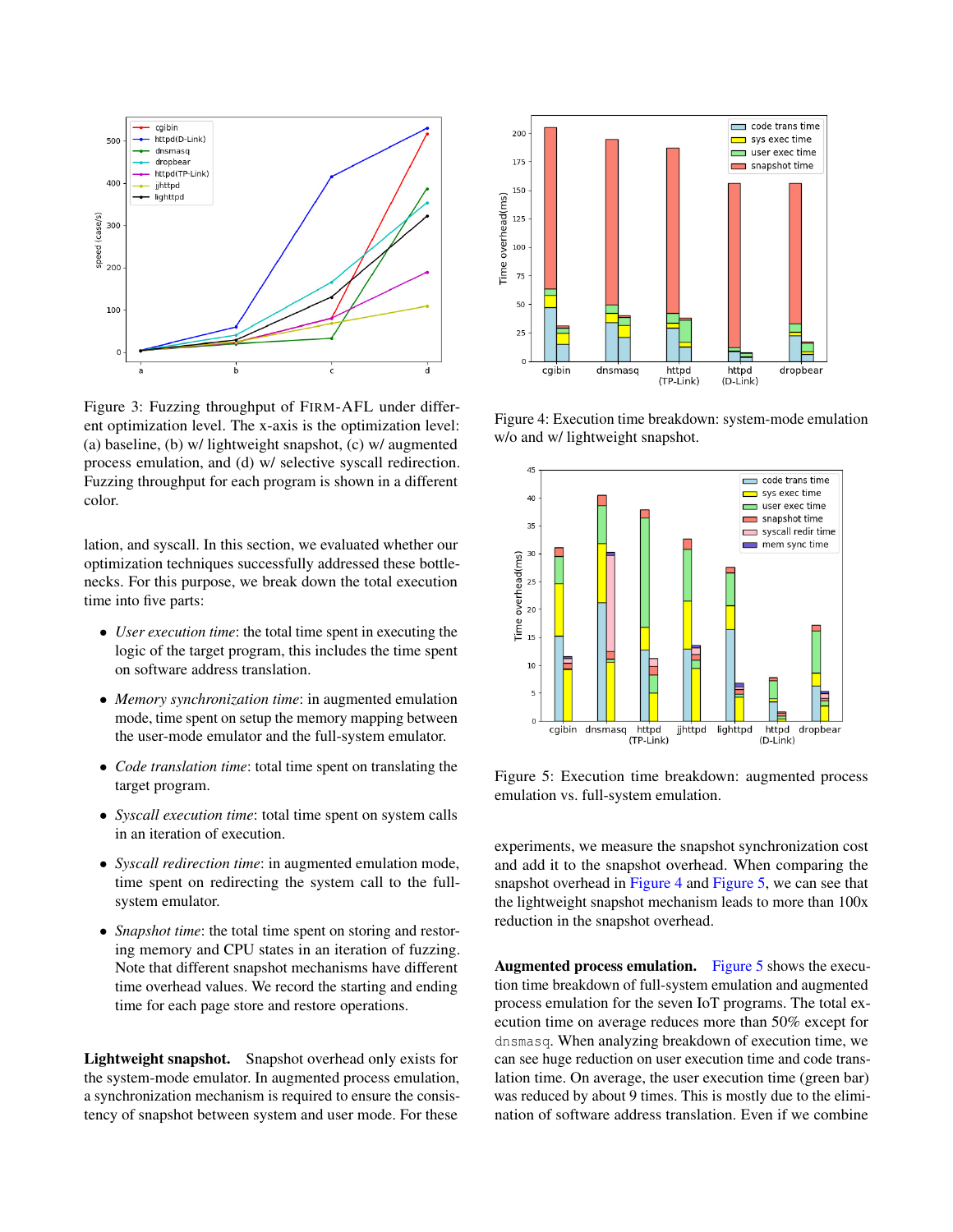

Figure 6: Execution time breakdown: augmented process emulation w/o and w/ selective syscall redirection.

the memory synchronization time (purple bar), the execution time was still reduced by about 5 times.

Another huge reduction is the code translation time. As briefly mentioned in  $\S2$ , this is due to two optimization techniques. First, when running in full-system mode, QEMU only performs block chaining for basic blocks within the same physical page. This means the emulator has to be invoked to resolve control transfer between pages. In augmented process emulation, QEMU can link any basic blocks as long as they are translated. Second, when using full-system mode for fuzzing, the fuzzer (Triforce) will reset the virtual machine after processing each input. Although we have optimized this step with lightweight snapshot, the code cache will be reset during the restore. This means the same basic block could be translated repeatedly for every fuzzing iteration. In augmented process emulation, we can utilize the code cache pooling technique from AFL to avoid this re-translation. As a result, the amortized code translation time became very small.

Unfortunately, the reduction on user execution time and code translation time is at the cost of increase in overall syscall time, i.e., the combination of syscall execution time and syscall redirection time. In general, the more syscalls the target program issues, the higher the redirection overhead. This is why dnsmasq spent significantly more time on syscall redirection than the other programs: it issued more than one thousand system calls which caused more than two thousand state transitions between system mode and user mode. This highlights the necessity of selective syscall redirection.

Selective syscall redirection. [Figure 6](#page-10-1) shows the execution time breakdown with and without selective syscall redirection. Recall that the goal of redirecting system calls to the full-system emulator is to ensure correct emulation. However, not all system calls require special kernel or hardware support. Therefore, by locally executing system calls that can be fully supported by the host system (e.g., file system related syscalls), we reduce most of the syscall time without jeopardizing correctness. As shown in the figure, after applying this optimization, we observed a huge reduction in system call execution time, because many system calls are now executed by the host OS without address/code translation and device emulation. At the same time, we also observed reduction in syscall redirection time, which has a great impact on programs that issue many syscalls, like dnsmasq. A majority of syscalls issued by dnsmasq were file operations which can be handled locally by mounting the IoT firmware file system in the host OS. By doing so, the total execution time of dnsmasq can be reduced by another 14 times.

<span id="page-10-1"></span>To summarize, this evaluation showed that our solutions (augmented process emulation and selective syscall redirection) have successfully addressed the three bottlenecks we identified in [§2.4.](#page-3-0)

#### <span id="page-10-0"></span>5.4 Vulnerability Discovery

In this section, we aim to evaluate how effective FIRM-AFL is in finding vulnerabilities in real-world IoT firmware images.

**Data collection.** We started with the Firmadyne dataset [\[4\]](#page-13-1). We collected these firmware images and tested the emulation condition and network reachability, and then checked the liveness of HTTP and uPnP services by probing their ports. Eventually, we obtained 288 firmware images with active HTTP and uPnP services. We then used getsploit [\[1\]](#page-13-2) to collect exploits targeting HTTP and UPnP services from online resources, such as exploit-db [\[3\]](#page-13-3), metasploit [\[8\]](#page-14-14), and Packet Storm [\[6\]](#page-13-4). Then we fed these exploits into the 288 images, and eventually identified 15 exploits that can be launched successfully against 51 firmware images. [Table 6](#page-11-0) lists these 15 exploits.

We further ran the programs related to these 15 exploits in user-mode QEMU, and observed that only one program tcapi that is related to the last five exploits can continue to work in user-mode QEMU. This result once again confirms the necessity of augmented process emulation.

Experiment setup. As our focus in this case study is on fuzzing HTTP and uPnP services, which have well-structured protocol formats. To expedite fuzzing, we made use of the dictionary option "-x" in AFL. We collected keywords for HTTP (from honggfuzz [\[5\]](#page-13-5)), uPnP and HTTP CGI services (extracted directly from binary programs) respectively. For each service, we then provided a normal service request as the initial seed .

Moreover, to avoid underestimating the performance of fullsystem emulation with its default snapshot implementation, we enabled lightweight snapshot in it.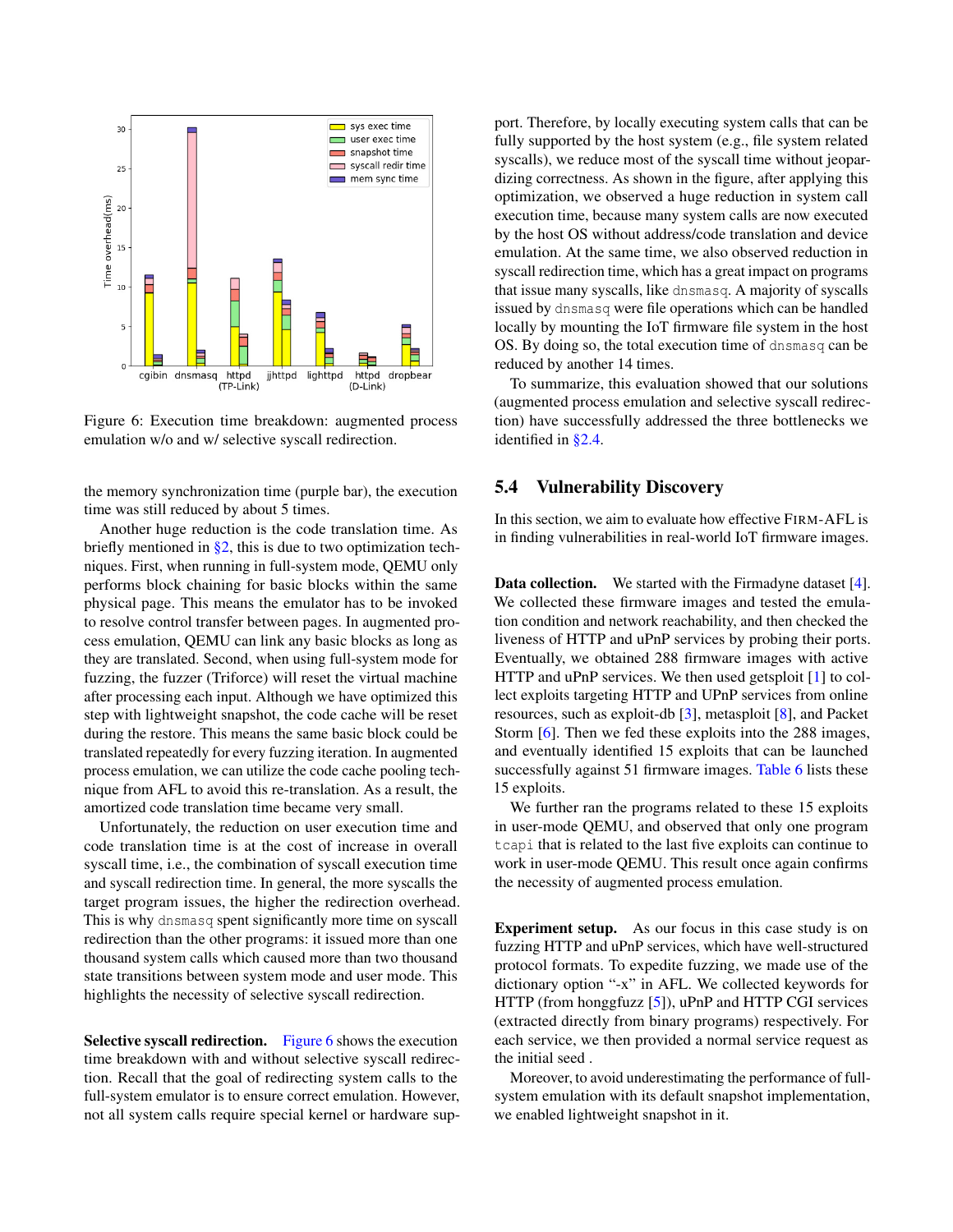| <b>Exploit ID</b> | Vendor       | Model           | Version        | Device | Program     | Full-System<br>Time to crash | FIRM-AFL<br>Time to crash |
|-------------------|--------------|-----------------|----------------|--------|-------------|------------------------------|---------------------------|
|                   |              |                 |                |        |             |                              |                           |
| CVE-2018-19242    | Trendnet     | TEW-632BRP      | 1.010B32       | Router | httpd       | 21h43min                     | 6h2min                    |
| CVE-2013-0230     | Trendnet     | TEW-632BRP      | 1.010B32       | Router | miniupnpd   | >24h                         | 9h16min                   |
| CVE-2018-19241    | Trendnet     | TV-IP110WN      | V.1.2.2        | Camera | video.cgi   | 19h13min                     | 4h55min                   |
| CVE-2018-19240    | Trendnet     | TV-IP110WN      | V.1.2.2        | Camera | network.cgi | 12h0min                      | 2h21min                   |
| CVE-2017-3193     | <b>DLink</b> | <b>DIR-850L</b> | 1.03           | Router | hnap        | 21h3min                      | 2h54min                   |
| CVE-2017-13772    | TPLink       | <b>WR940N</b>   | V <sub>4</sub> | Router | httpd       | >24h                         | >24h                      |
| EDB-ID-24926      | <b>DLink</b> | DIR-815         | 1.01           | Router | hedwig.cgi  | 16h38min                     | 1h22min                   |
| EDB-ID-38720      | <b>DLink</b> | DIR-817LW       | 1.00B05        | Router | hnap        | 4h26min                      | 1h29min                   |
| EDB-ID-38718      | <b>DLink</b> | DIR-825         | 2.02           | Router | httpd       | >24h                         | 22h3min                   |
| CVE-2016-1558     | <b>DLink</b> | DAP-2695        | 1.11.RC044     | Router | httpd       | 16h24min                     | 2h32min                   |
| CVE-2018-10749    | <b>DLink</b> | DSL-3782        | 1.01           | Router | tcapi       | 247 <sub>s</sub>             | 20s                       |
| CVE-2018-10748    | <b>DLink</b> | DSL-3782        | 1.01           | Router | tcapi       | 252s                         | 22s                       |
| CVE-2018-10747    | <b>DLink</b> | DSL-3782        | 1.01           | Router | tcapi       | 249 <sub>s</sub>             | 20s                       |
| CVE-2018-10745    | <b>DLink</b> | DSL-3782        | 1.01           | Router | tcapi       | 236s                         | 25s                       |
| CVE-2018-8941     | <b>DLink</b> | DSL-3782        | 1.01           | Router | tcapi       | 281s                         | 24s                       |

Table 6: 1-day exploits

The experiments were conducted on a server with 40-core Intel Xeon(R) E5-2687W(v3) 3.10GHz CPU and 125GB of RAM.

Finally, to ensure our evaluation results on fuzzing performance are statistically significant, as suggested by Klees et al. [\[25\]](#page-14-15), we ran each fuzzing experiment ten instances in parallel for 24 hours. In addition to FIRM-AFL, we also evaluated full system emulation with lightweight snapshot support. We report cumulative number of unique crashes found over time, using plot\_data in AFL output files.

Evaluation results. We calculate the median time to first crash in full-system emulation and augmented process emulation respectively and record them in the last two columns of [Table 6.](#page-11-0) We can see that FIRM-AFL can find a crash at least 3.6 times faster than full-system emulation, and in many cases more than 10 times faster.

We also plot cumulative number of unique crashes found over time by FIRM-AFL (blue), and fuzzing with full emulation (red) in [Figure 7.](#page-12-0) In each plot, the solid line represents the median result from 10 rounds while the dashed lines represent the lower and upper bounds of 95% confidence intervals for a median. Since last five cases in [Table 6](#page-11-0) are related to the same program and the results are similar, we just plot the case for CVE-2018-10749 as the representative.

From the result, we can see that in spite of large variations across fuzzing runs, FIRM-AFL was able to find significantly more unique crashes and find them multiple times faster than full emulation. We further investigated these crashes and confirmed that most of these crashes were caused by the same known vulnerabilities. We indeed found two new vulnerabilities, which we will describe next.

<span id="page-11-0"></span>0-day vulnerabilities. We discovered two 0-day vulnerabilities using FIRM-AFL, after 7.5 hours and 6 hours respectively. We also tried fuzzing these two programs with fullsystem emulation using the same initial seeds, and no crash was found within 24 hours. we reported them to IoT manufacturers and MITRE corporation. The details about these two vulnerabilities are described as below.

- CVE-2019-11417: Buffer overflow in Trendnet TV-IP110WN (firmware version: v.1.2.2 build 68). Attackers can exploit the device by using 'languse' parameter in system.cgi.
- CVE-2019-11418: Buffer overflow in Trendnet TEW-632BRP (firmware version: v.1.010B32). Attackers can exploit the device by crafting the soapaction HNAP interface.

# 6 Discussion

In this section, we discuss the limitations in our system and shed some light for future work.

Limitation on supported CPU architectures. The current implementation of FIRM-AFL supports the following CPU architectures: mipsel, mipseb and armel, which already account for 90.2% images in the Firmadyne dataset. We expect that supporting more CPU architectures is relatively easy, because the majority of the emulation logic in QEMU is implemented in an architecture-independent manner.

Limitation on supported IoT firmware. Even after more CPU architectures are supported, FIRM-AFL can only fuzz a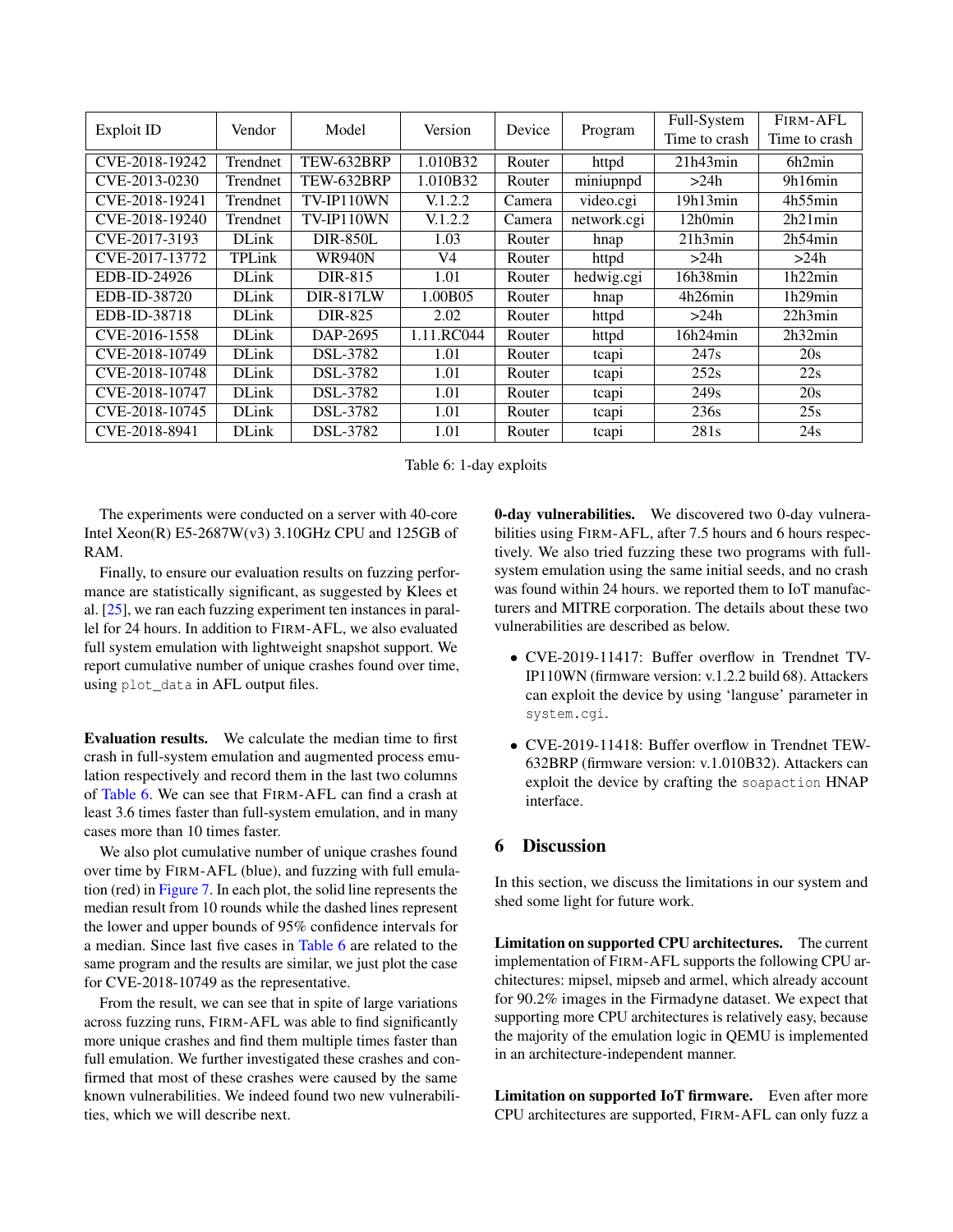

Figure 7: Crashes found over time

program in a firmware image that can be properly emulated by Firmadyne and runs a POSIX-compatible OS (e.g., Linux). This limitation stems deeply from the design of FIRM-AFL, and thus there is no simple solution. An improvement on IoT firmware emulation is orthogonal to this paper. We will leave it for future work. Supporting a non-POSIX program would require a virtualization layer, such that they can run properly within a POSIX process. We are not aware of an existing solution for this. Thus, it can be an interesting future work.

# 7 Related Work

With the increasing number of IoT devices and their security issues, several techniques are proposed to find the IoT devices vulnerabilities in an automatic manner. These techniques can be categorized into static or dynamic analysis. Lacking the source code of the IoT firmware, static analysis often relies on the binary image and reverse engineering techniques.

Static analysis. Costin et al. presented a large scale analysis of IoT firmware by coarse-grained comparison of files and modules [\[17\]](#page-14-16). Their approach is able to find a lot of known bugs within the common third-party projects used by different vendors. Cojocar et al. proposed another approach to heuristically identify parsers and complex processing logics from IoT firmware, and they find several vulnerabilities [\[16\]](#page-14-17). That said, these approaches suffer from high false positives and cannot find completely new vulnerabilities. Feng et al. pre<span id="page-12-0"></span>sented a cross-platform bug search technique for firmware images [\[21\]](#page-14-18). The technique is based on high-level numeric features comparison, and only takes 0.1 second on average to finish all 154 vulnerabilities searching. Xu et al. further proposed a novel neural network-based approach to detect cross-platform binary code similarity [\[31\]](#page-15-4). It can significantly reduce training time and feature vector generation time, as well as improve search accuracy.

Firmalice is another IoT binary analysis framework that employs static analysis techniques [\[30\]](#page-15-5). Firmalice utilizes symbolic execution on the firmware binary and uses backward slicing to make the vulnerability analysis tractable. Firmalice focuses only on one slice of the program based on an analyst's specification. The specification provides a clue about the privileged program code. Isolating the potential vulnerable code, Firmalice makes the analysis scalable while also capable of finding new vulnerabilities. That said, Firmalice can only find the authentication vulnerabilities and relies on manual analysis for the slice specification.

Dynamic analysis. On the other hand, dynamic analysis techniques for IoT firmware require either the real devices or an emulation of some sort. Black-box fuzzing is a common approach to discover vulnerabilities by directly interacting with devices. Recently, several works have developed dynamic emulators for IoT devices. For example, Zaddach et al. developed a dynamic analysis framework for IoT devices by redirecting hardware requests from the emulator to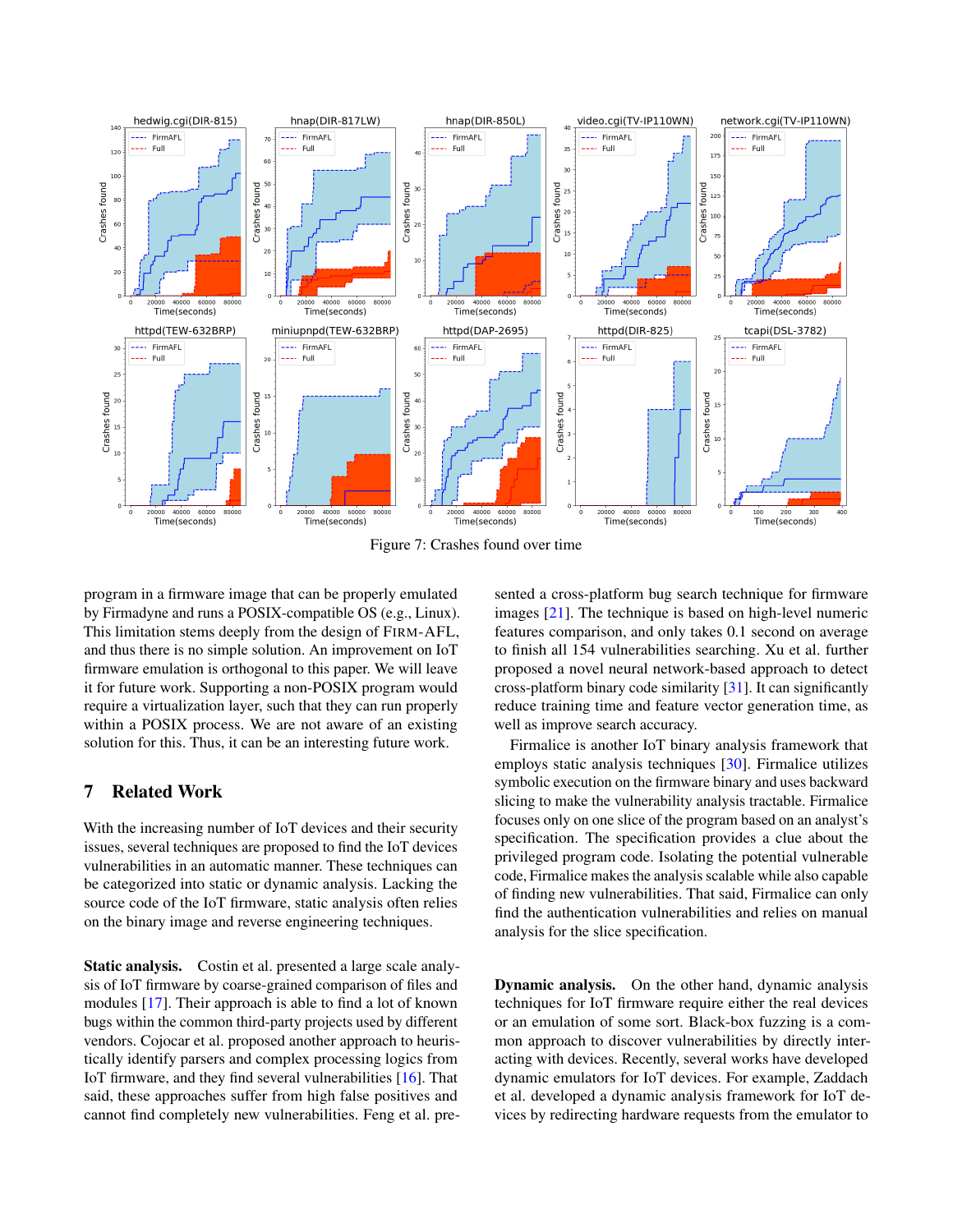the actual hardware [\[33\]](#page-15-1). Based on it, Marius et al. developed a dynamic multi-target orchestration framework that can enable interoperability between different dynamic binary analysis framework, debuggers, emulators and real physical devices [\[27\]](#page-14-19). However, the large number of hardware limits its scalability, and also imposes a large overhead.

Chen et al. proposed a robust software-based full system emulation. Their emulation is based on kernel instrumentation [\[13\]](#page-14-2). Their goal is to perform automatic vulnerability verification that has no ability to find unknown vulnerabilities. Both Avatar and Firmadyne do not use techniques such as fuzzing that are capable of finding completely new vulnerabilities in real applications. Anderi et al. conducted dynamic analysis to achieve automated vulnerability discovery within embedded firmware images [\[18\]](#page-14-20). The tool aims at discovering web-interface related vulnerabilities by using web pentesting tools. However, it cannot find vulnerabilities of other modules in IoT firmware.

IoT fuzzing. For IoT fuzzing, and closest to our work, Muench et al. developed six live analysis heuristics including call stack tracing and call frame tacking [\[28\]](#page-14-3). Muench et al. built their system on top of Avatar [\[33\]](#page-15-1) and PANDA [\[19\]](#page-14-7), and their system can effectively detect memory corruption for IoT devices. However, this system takes target systems as blackbox and feeds input from outside which imposes overhead on the devices startup and rebooting for each fuzzing session. Further, unlike greybox fuzzing, the input space exploration is very blind, and hence the chance of finding a bug is very low. In our work, we utilize greybox fuzzing, and aim to minimize each fuzzing iteration overhead so that the fuzzer can test more test cases in the same unit of time. In addition, Alimi et al. proposed to use fuzzing techniques and specific simulators (JCOP) to discover vulnerabilities in programs hosted into smart cards [\[11\]](#page-14-21). The methodology does not scale due to emulation problems of various kinds of IoT firmware.

#### 8 Conclusion

Coverage-based greybox fuzzing has proven to be an effective way to find vulnerabilities in real-world programs. Yet, applying greybox fuzzing to IoT firmware has not been realized due to two main challenges. Firstly, state-of-the-art greybox fuzzers like AFL fail to run many IoT programs due to specific hardware dependencies. Secondly, solutions that can tackle the first challenge (e.g., by employing full-system emulation) yield very low throughput. We proposed a novel technique, augmented process emulation to address both challenges at the same time. With augmented process emulation, we achieve high throughput fuzzing by running the target program in a user-mode emulator and switch to a full-system emulator when the target program invokes a system call that has specific hardware dependencies.

We evaluated the transparency and the efficiency of FIRM-AFL, our prototype implementation of greybox IoT fuzzing based on the augmented process emulation. The results showed that our system is transparent and its throughput outperforms all the state-of-the-art IoT firmware fuzzers by one order of magnitude. Our case study further showed that FIRM-AFL could indeed find both 1-day vulnerabilities much faster than full-system emulation and was able to find two new vulnerabilities within only two hours on a single machine.

# Acknowledgement

We thank our shepherd Dr. Yongdae Kim and the anonymous reviewers for their insightful comments on our work. This work is partly supported by Key Program of National Natural Science Foundation of China under Grant No. U1766215, National key R&D Program of China under Grant No. 2016YFB0800202, Strategic Priority Research Program of Chinese Academy of Sciences under Grant No. XDC02020500, International Cooperation Program of Institute of Information Engineering, CAS under Grant No. Y7Z0451104, National Science Foundation under Grant No. 1664315, Office of Naval Research under Award No. N00014- 17-1-2893, Guangdong Province Key Area R&D Program of China under Grant No. 2019B010137004. We also thank the support provided by China Scholarship Council (CSC) for Yaowen Zheng's visiting to UCR. Any opinions, findings, and conclusions or recommendations expressed in this paper are those of the authors and do not necessarily reflect the views of the funding agencies.

# References

- <span id="page-13-2"></span>[1] Command line utility for searching and downloading exploits. [https://github.com/vulnersCom/](https://github.com/vulnersCom/getsploit) [getsploit](https://github.com/vulnersCom/getsploit).
- <span id="page-13-0"></span>[2] The cyber grand challenge. [http://blogs.](http://blogs.grammatech.com/the-cyber-grand-challenge) [grammatech.com/the-cyber-grand-challenge](http://blogs.grammatech.com/the-cyber-grand-challenge).
- <span id="page-13-3"></span>[3] Exploit database - exploits for penetration testers, researchers, and ethical hackers. [https://www.exploit](https://www.exploit-db.com/)[db.com/](https://www.exploit-db.com/).
- <span id="page-13-1"></span>[4] Firmadyne datasheet. [https://cmu.app.boxcn.net/](https://cmu.app.boxcn.net/s/hnpvf1n72uccnhyfe307rc2nb9rfxmjp/folder/6601681737) [s/hnpvf1n72uccnhyfe307rc2nb9rfxmjp/folder/](https://cmu.app.boxcn.net/s/hnpvf1n72uccnhyfe307rc2nb9rfxmjp/folder/6601681737) [6601681737](https://cmu.app.boxcn.net/s/hnpvf1n72uccnhyfe307rc2nb9rfxmjp/folder/6601681737).
- <span id="page-13-5"></span>[5] honggfuzz. a security oriented, feedback-driven, evolutionary, easy-to-use fuzzer with interesting analysis options. <http://honggfuzz.com/>.
- <span id="page-13-4"></span>[6] Information security services, news, files, tools, exploits, advisories and whitepapers. [https://](https://packetstormsecurity.com) [packetstormsecurity.com](https://packetstormsecurity.com).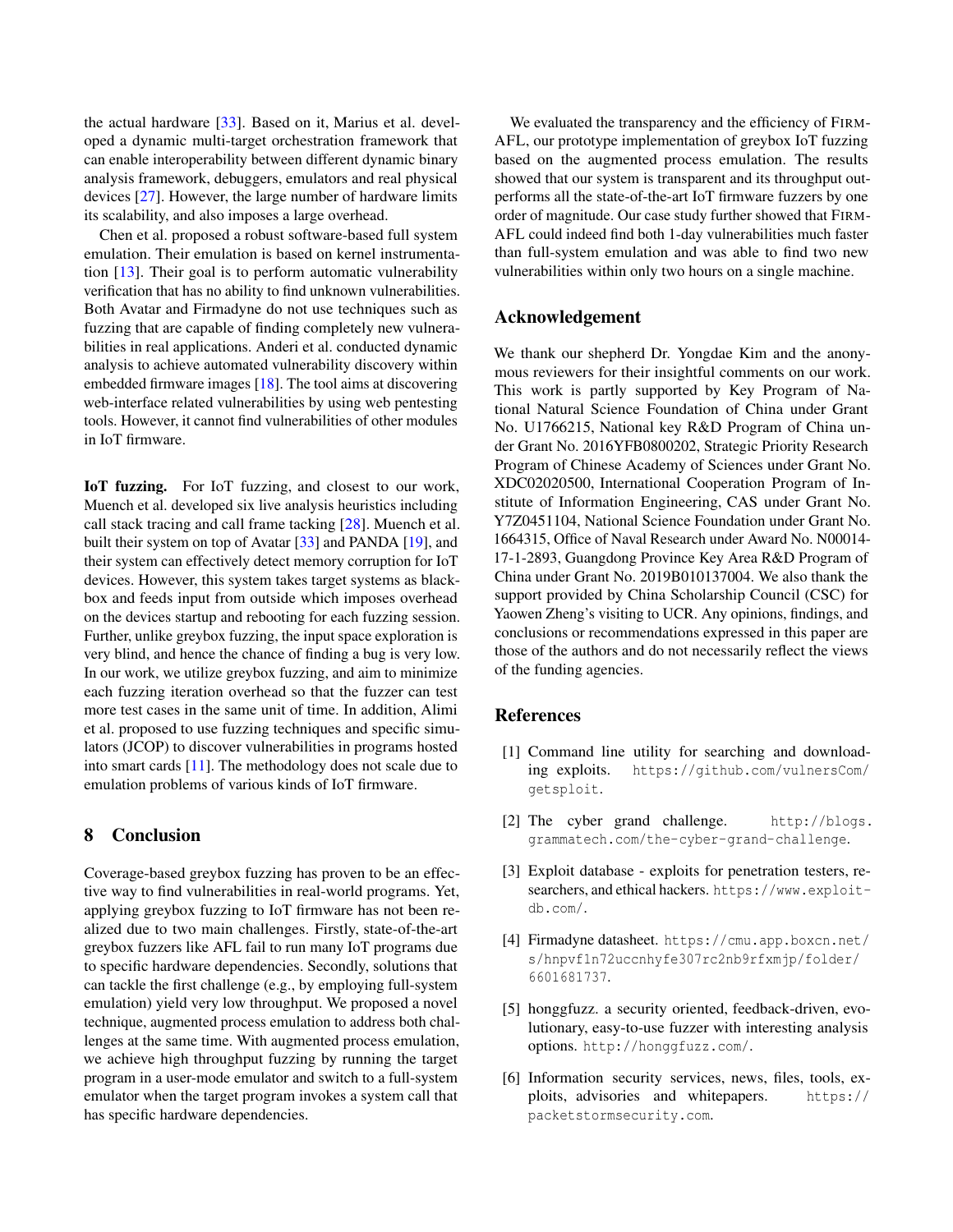- <span id="page-14-13"></span>[7] LMbench - tools for performance analysis. [http://](http://www.bitmover.com/lmbench/) [www.bitmover.com/lmbench/](http://www.bitmover.com/lmbench/).
- <span id="page-14-14"></span>[8] Metasploit | penetration testing software, pen testing security. <https://www.metasploit.com>.
- <span id="page-14-12"></span>[9] nbench. [https://www.math.utah.edu/~mayer/](https://www.math.utah.edu/~mayer/linux/bmark.html) [linux/bmark.html](https://www.math.utah.edu/~mayer/linux/bmark.html).
- <span id="page-14-0"></span>[10] Gartner says 8.4 billion connected "things" will be in use in 2017, up 31 percent from 2016, gartner. [http://www.gartner.com/en/newsroom/](http://www.gartner.com/en/newsroom/press-releases /2017-02-07-gartner-says-8-billion-connected-things-will-be-in-use-in-2017-up-31-percent-from-2016) [press-releases/2017-02-07-gartner-says-8](http://www.gartner.com/en/newsroom/press-releases /2017-02-07-gartner-says-8-billion-connected-things-will-be-in-use-in-2017-up-31-percent-from-2016) [billion-connected-things-will-be-in-use](http://www.gartner.com/en/newsroom/press-releases /2017-02-07-gartner-says-8-billion-connected-things-will-be-in-use-in-2017-up-31-percent-from-2016)[in-2017-up-31-percent-from-2016](http://www.gartner.com/en/newsroom/press-releases /2017-02-07-gartner-says-8-billion-connected-things-will-be-in-use-in-2017-up-31-percent-from-2016), February 2017.
- <span id="page-14-21"></span>[11] V. Alimi, S. Vernois, and C. Rosenberger. Analysis of embedded applications by evolutionary fuzzing. In *2014 International Conference on High Performance Computing Simulation (HPCS)*, pages 551–557, July 2014.
- <span id="page-14-6"></span>[12] Fabrice Bellard. QEMU, a fast and portable dynamic translator. In *Proceedings of the Annual Conference on USENIX Annual Technical Conference*, ATC '05, pages 41–41, Berkeley, CA, USA, 2005. USENIX Association.
- <span id="page-14-2"></span>[13] Daming D. Chen, Maverick Woo, David Brumley, and Manuel Egele. Towards automated dynamic analysis for Linux-based embedded firmware. In *Network and Distributed System Security Symposium, NDSS*, February 2016.
- <span id="page-14-1"></span>[14] Jiongyi Chen, Wenrui Diao, Qingchuan Zhao, Chaoshun Zuo, Zhiqiang Lin, XiaoFeng Wang, Wing Cheong Lau, Menghan Sun, Ronghai Yang, and Kehuan Zhang. IoT-Fuzzer: Discovering memory corruptions in iot through app-based fuzzing. In *Networked and Distributed System Security Symposium (NDSS'18)*, February 2018.
- <span id="page-14-10"></span>[15] Vitaly Chipounov, Volodymyr Kuznetsov, and George Candea. S2E: A platform for in-vivo multi-path analysis of software systems. In *Intl. Conference on Architectural Support for Programming Languages and Operating Systems (ASPLOS)*, 2011.
- <span id="page-14-17"></span>[16] Lucian Cojocar, Jonas Zaddach, Roel Verdult, Herbert Bos, Aurélien Francillon, and Davide Balzarotti. PIE: Parser identification in embedded systems. In *Annual Computer Security Applications Conference (AC-SAC'15)*, December 2015.
- <span id="page-14-16"></span>[17] Andrei Costin, Jonas Zaddach, Aurélien Francillon, and Davide Balzarotti. A large-scale analysis of the security of embedded firmwares. In *USENIX Security Symposium*, August 2014.
- <span id="page-14-20"></span>[18] Andrei Costin, Apostolis Zarras, and Aurélien Francillon. Automated dynamic firmware analysis at scale: A case study on embedded web interfaces. In *ACM Asia Conference on Computer and Communications Security (ASIACCS)*, May 2016.
- <span id="page-14-7"></span>[19] Brendan Dolan-Gavitt, Josh Hodosh, Patrick Hulin, Tim Leek, and Ryan Whelan. Repeatable reverse engineering with panda. In *Proceedings of the 5th Program Protection and Reverse Engineering Workshop*, PPREW-5, 2015.
- <span id="page-14-9"></span>[20] Brendan Dolan-Gavitt, Patrick Hulin, Engin Kirda, Tim Leek, Andrea Mambretti, Wil Robertson, Frederick Ulrich, and Ryan Whelan. Lava: Large-scale automated vulnerability addition. In *IEEE Symposium on Security and Privacy*, May 2016.
- <span id="page-14-18"></span>[21] Qian Feng, Rundong Zhou, Chengcheng Xu, Yao Cheng, Brian Testa, and Heng Yin. Scalable graph-based bug search for firmware images. In *Proceedings of the 2016 ACM SIGSAC Conference on Computer and Communications Security*, CCS '16, pages 480–491, 2016.
- <span id="page-14-5"></span>[22] Patrice Godefroid, Michael Y. Levin, and David Molnar. Automated whitebox fuzz testing. In *Network and Distributed System Security Symposium (NDSS'08)*, February 2008.
- <span id="page-14-8"></span>[23] Andrew Henderson, Aravind Prakash, Lok Kwong Yan, Xunchao Hu, Xujiewen Wang, Rundong Zhou, and Heng Yin. Make it work, make it right, make it fast: Building a platform-neutral whole-system dynamic binary analysis platform. In *International Symposium on Software Testing and Analysis (ISSTA'14)*, July 2014.
- <span id="page-14-11"></span>[24] Pereyda J. boofuzz. [https://github.com/](https://github.com/jtpereyda/boofuzz) [jtpereyda/boofuzz](https://github.com/jtpereyda/boofuzz), 2016.
- <span id="page-14-15"></span>[25] George Klees, Andrew Ruef, Benji Cooper, Shiyi Wei, and Michael Hicks. Evaluating fuzz testing. In *Proceedings of the 2018 ACM SIGSAC Conference on Computer and Communications Security (CCS'18)*, October 2018.
- <span id="page-14-4"></span>[26] Barton P. Miller, Louis Fredriksen, and Bryan So. An empirical study of the reliability of UNIX utilities. *Communications of the ACM*, 33(12):32–44, December 1990.
- <span id="page-14-19"></span>[27] Marius Muench, Aurélien Francillon, and Davide Balzarotti. Avatar<sup>2</sup>: A multi-target orchestration platform. In *Workshop on Binary Analysis Research (BAR'18)*, February 2018.
- <span id="page-14-3"></span>[28] Marius Muench, Jan Stijohann, Frank Kargl, Aurélien Francillon, and Davide Balzarotti. What you corrupt is not what you crash: Challenges in fuzzing embedded devices. In *Network and Distributed System Security Symposium (NDSS'18)*, February 2018.